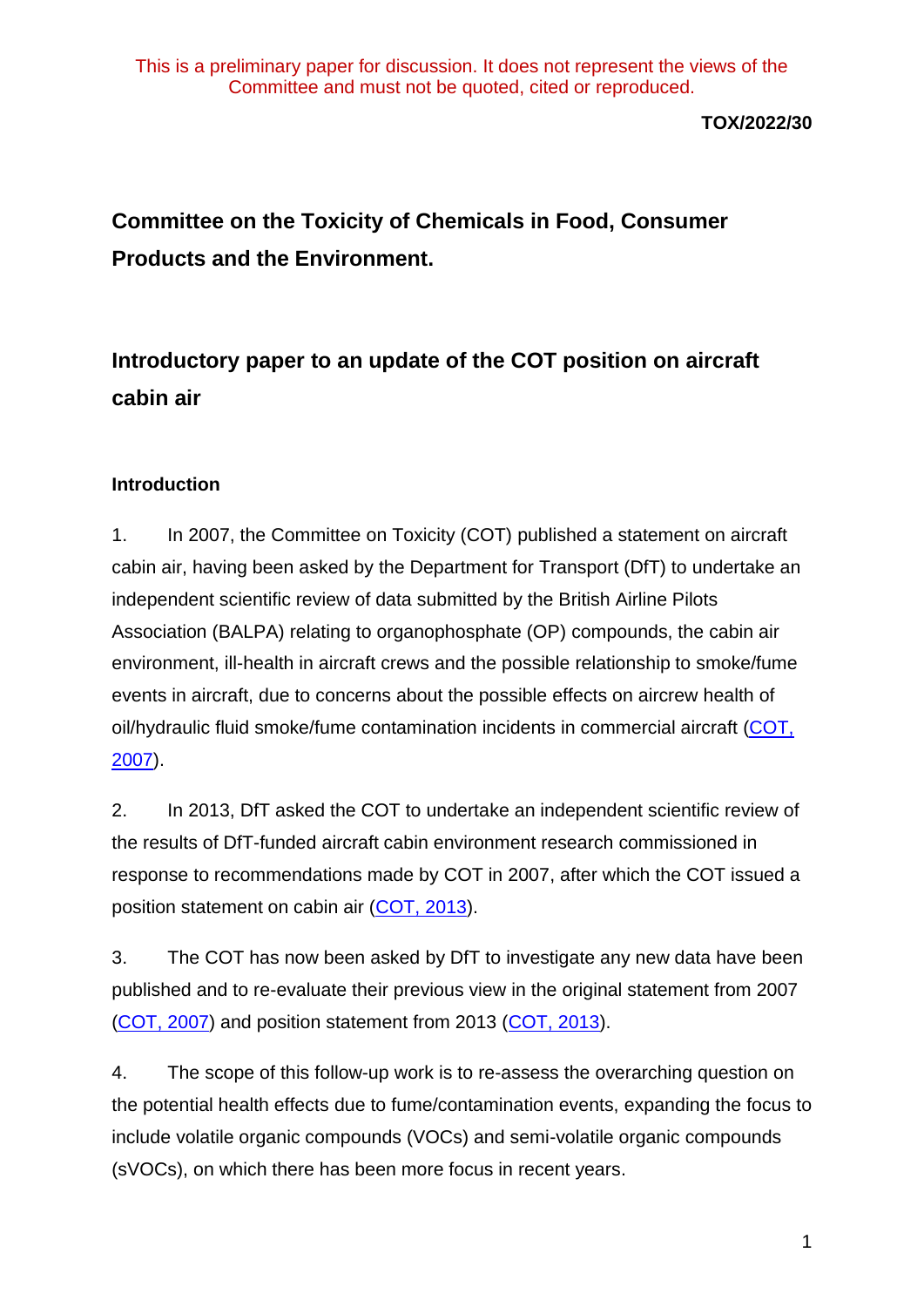### **Background**

5. Between July 2006 and July 2007, the COT considered a referral from DfT to review data submitted by the BALPA due to concerns about possible effects on aircrew health following oil/hydraulic fluid smoke/fume contamination incidents in commercial aircraft. The objectives for COT were to evaluate the data sourced by BALPA to provide an independent scientific review of data due to concerns about the possible effects on aircrew health of oil/hydraulic fluid smoke/fume contamination incidents in commercial aircraft. The data submitted by BALPA related to OPs, the cabin air environment, ill-health in aircraft crews and the possible relationship to fume events in aircraft. A summary of the data considered by the Committee is provided in the 2007 COT statement [\(COT, 2007\)](https://webarchive.nationalarchives.gov.uk/ukgwa/20200803163453mp_/https:/cot.food.gov.uk/sites/default/files/cotstatementbalpa200706.pdf). The second objective was to provide DfT with appropriate advice on any further research required.

6. In the COT 2007/06 statement, the Committee concluded: "It was not possible on the basis of the available evidence in the BALPA submission or that sourced by the Secretariat and DH Toxicology Unit to conclude that there is a causal association between cabin air exposures (either general or following incidents) and ill-health in commercial aircraft crews. However, we noted a number of oil/hydraulic fluid smoke/fume contamination incidents where the temporal relationship between reports of exposure and acute health symptoms provided evidence that an association was plausible*"* [\(COT, 2007\)](https://webarchive.nationalarchives.gov.uk/ukgwa/20200803163453mp_/https:/cot.food.gov.uk/sites/default/files/cotstatementbalpa200706.pdf).

7. Regarding health, it was noted that there was insufficient evidence available to the Committee to recommend additional epidemiological research on acute health effects or specifically on OPs. However, the need to obtain objective measures of exposure in epidemiology studies was acknowledged, and this could be achieved using exposure monitoring via proxy measures of exposure. There was also insufficient evidence to recommend additional research relating to acute or chronic health effects with regard to oil/hydraulic fluid contamination incidents on commercial aircraft, although the limited evidence and information on pilots supported further investigation into potential neuropsychological impairment in commercial pilots. This could be achieved by carrying out a cross-sectional study, comparing results of neuropsychological testing between pilots flying different airframes/engine combinations and between pilots who report, or do not report, air quality incidents.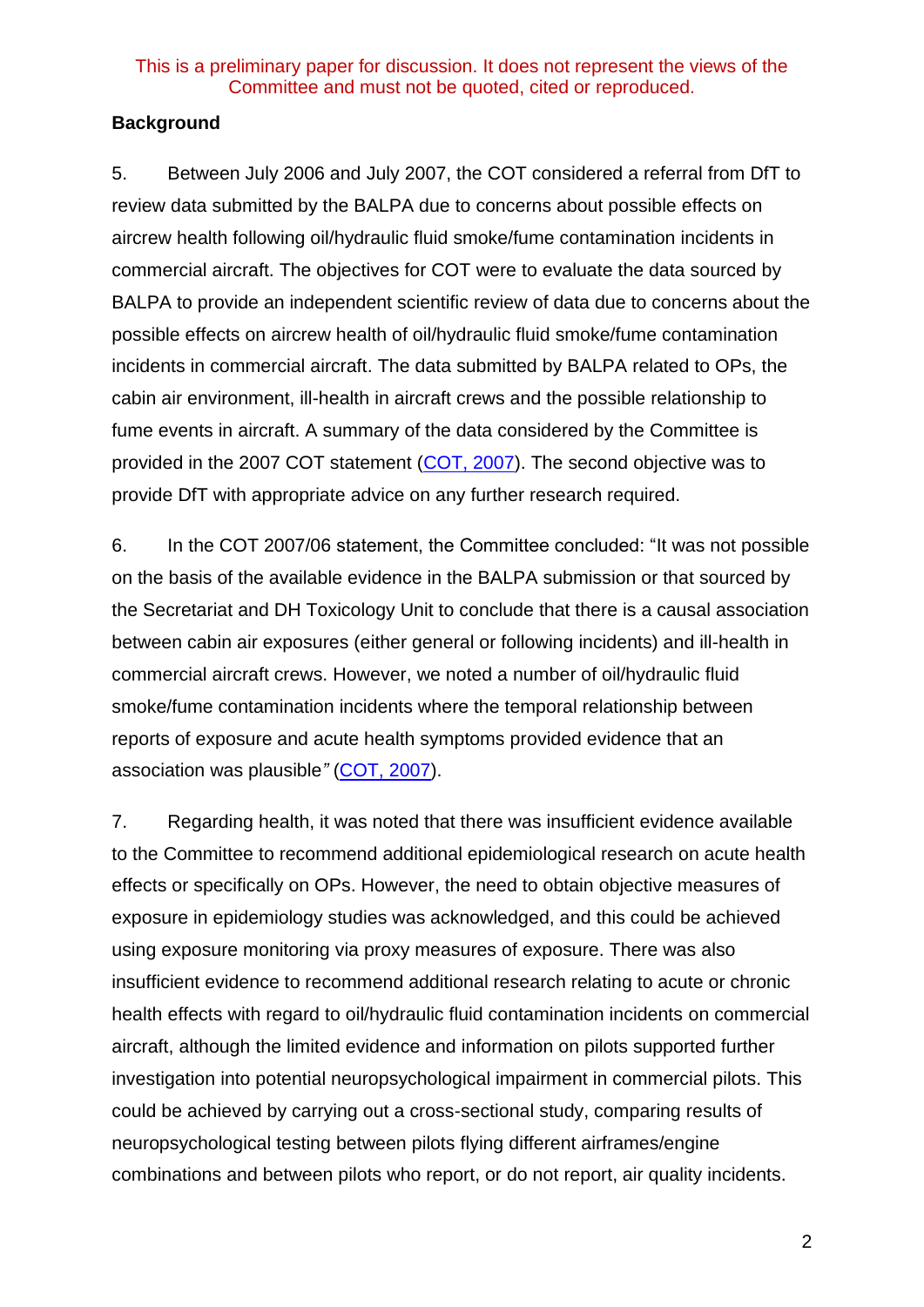Use of a validated proxy exposure for oil/hydraulic fluid contamination exposure would be necessary in order to determine whether there is an association between oil/hydraulic fluid smoke/fume contamination and neuropsychological effects [\(COT,](https://webarchive.nationalarchives.gov.uk/ukgwa/20200803163453mp_/https:/cot.food.gov.uk/sites/default/files/cotstatementbalpa200706.pdf)  [2007\)](https://webarchive.nationalarchives.gov.uk/ukgwa/20200803163453mp_/https:/cot.food.gov.uk/sites/default/files/cotstatementbalpa200706.pdf).

8. To address recommendations made by COT, DfT commissioned four studies, namely: the identification of air monitoring equipment capable of sampling air during fume events in real time; a statistical analysis of data relating to fume events and operational parameters in aircraft to investigate a potential link between cabin air fume events and aircraft full power take-offs; real time in-flight cabin air sampling and data analysis; and an investigation of aircraft cabin surface residues. These projects aimed to assess airborne concentrations and surface deposition of chemical pollutants in the cabins of commercial aircraft, and to investigate operational parameters associated with fume events.

9. In 2013, COT reviewed a discussion paper on exposure monitoring of the aircraft cabin environment, covering the four projects commissioned by DfT. The Committee also considered papers that had been published in the peer-reviewed scientific literature since 2007, concerning exposures to chemical pollutants in aircraft cabins [\(TOX/2013/32\)](https://cot.food.gov.uk/sites/default/files/cot/tox201332.pdf).

10. In 2013, COT also produced a position paper on cabin air that summarised the Committees evaluation of the four study reports, the conclusions drawn from the evidence considered to date, the scientific uncertainties that remained, and options for further research to address the continuing uncertainties [\(COT, 2013\)](https://webarchive.nationalarchives.gov.uk/ukgwa/20200803134320/https:/cot.food.gov.uk/cotstatements/cotstatementsyrs/cotstatements2013/cotpospacabair). The Committee agreed several conclusions relating to health:

- "The acute illness which has occurred in relation to perceived episodes of contamination might reflect a toxic effect of one or more chemicals, but it could also have occurred through nocebo effects".
- "While there is strong scientific evidence that nocebo effects can lead to (sometimes severely disabling) illness from environmental exposures that are perceived as hazardous, there is no simple and reliable way of establishing that nocebo responses are responsible for individual cases of illness. However, they are a plausible alternative explanation if toxicity seems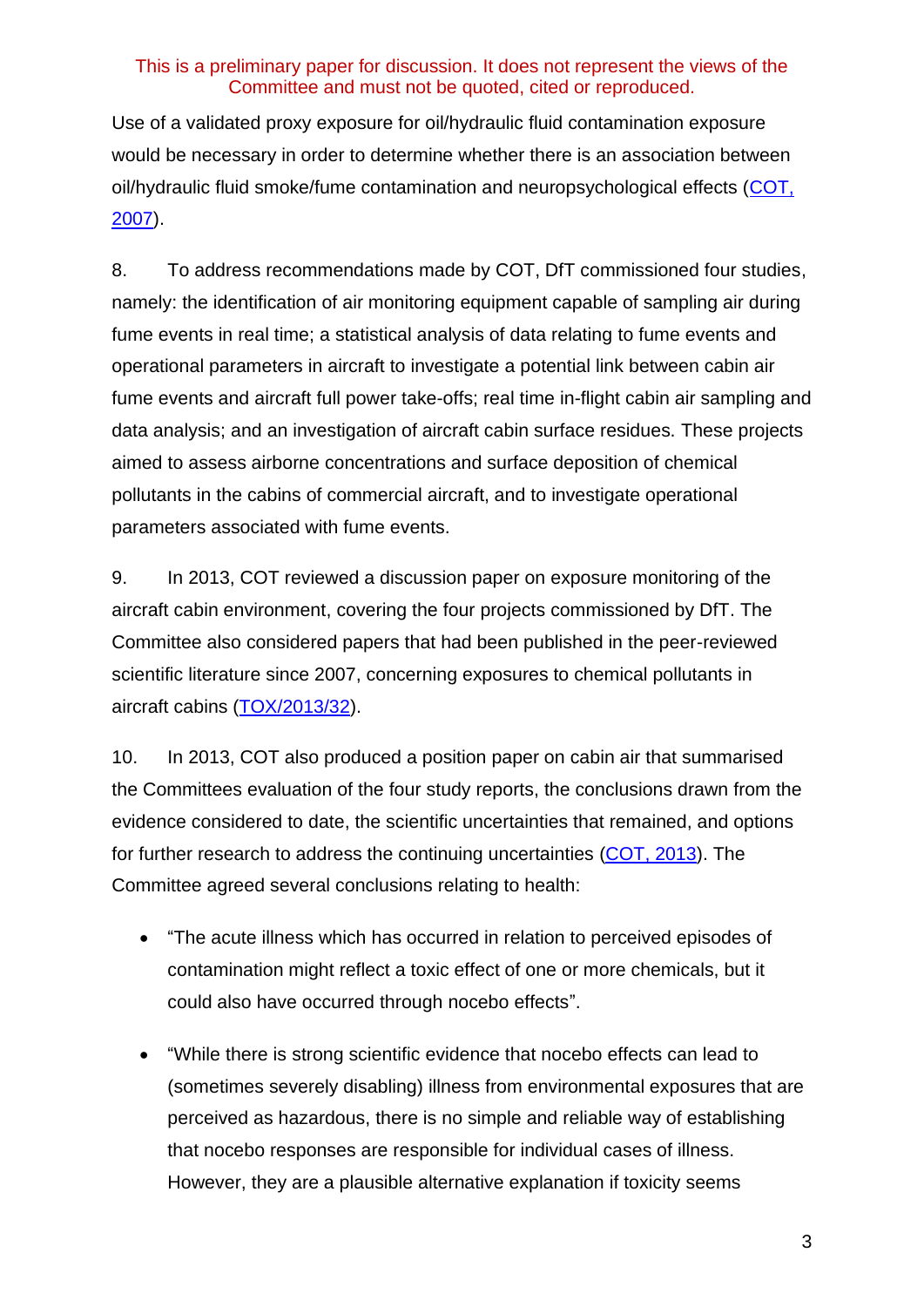unlikely. Distinguishing whether acute illness from fume events is likely to arise from toxicity or nocebo responses depends on: assessment of the patterns of symptoms and clinical abnormalities in affected individuals; the levels of relevant chemicals to which they might have been exposed; and what is known about the toxic effects of those chemicals and the levels of exposure at which such toxic effects occur (including the possibility that some individuals might be unusually sensitive)".

- "The patterns of illness that have been reported following fume events do not conform with that which would be expected from exposure to triaryl phosphates such as ortho-tricresyl phosphate (o-TCP) (which differs from the pattern of illness that occurs with over-exposure to organophosphate insecticides and nerve agents). Over-exposure to tricresyl phosphates would be expected to cause delayed peripheral neuropathy. Given the short duration of reported fume incidents, in order to cause such toxicity, peak exposures would have to be much higher than those which have been indicated by monitoring to date".
- "More generally, the Committee considers that a toxic mechanism for the illness that has been reported in temporal relation to fume incidents is unlikely. Many different chemicals have been identified in the bleed air from aircraft engines, but to cause serious acute toxicity, they would have to occur at very much higher concentrations than have been found to date (although lower concentrations of some might cause an odour or minor irritation of the eyes or airways). Furthermore, the symptoms that have been reported following fume incidents have been wide-ranging (including headache, hot flushes, nausea, vomiting, chest pain, respiratory problems, dizziness and light-headedness), whereas toxic effects of chemicals tend to be more specific. However, uncertainties remain, and a toxic mechanism for symptoms cannot confidently be ruled out".

11. Overall, the Committee stated: "Finally, it should be emphasised that illness can be disabling whether it occurs through toxicity or through nocebo effects, and therefore there is a continuing imperative to minimise the risk of fume incidents that give rise to symptoms" [\(COT, 2013\)](https://webarchive.nationalarchives.gov.uk/ukgwa/20200803134320/https:/cot.food.gov.uk/cotstatements/cotstatementsyrs/cotstatements2013/cotpospacabair).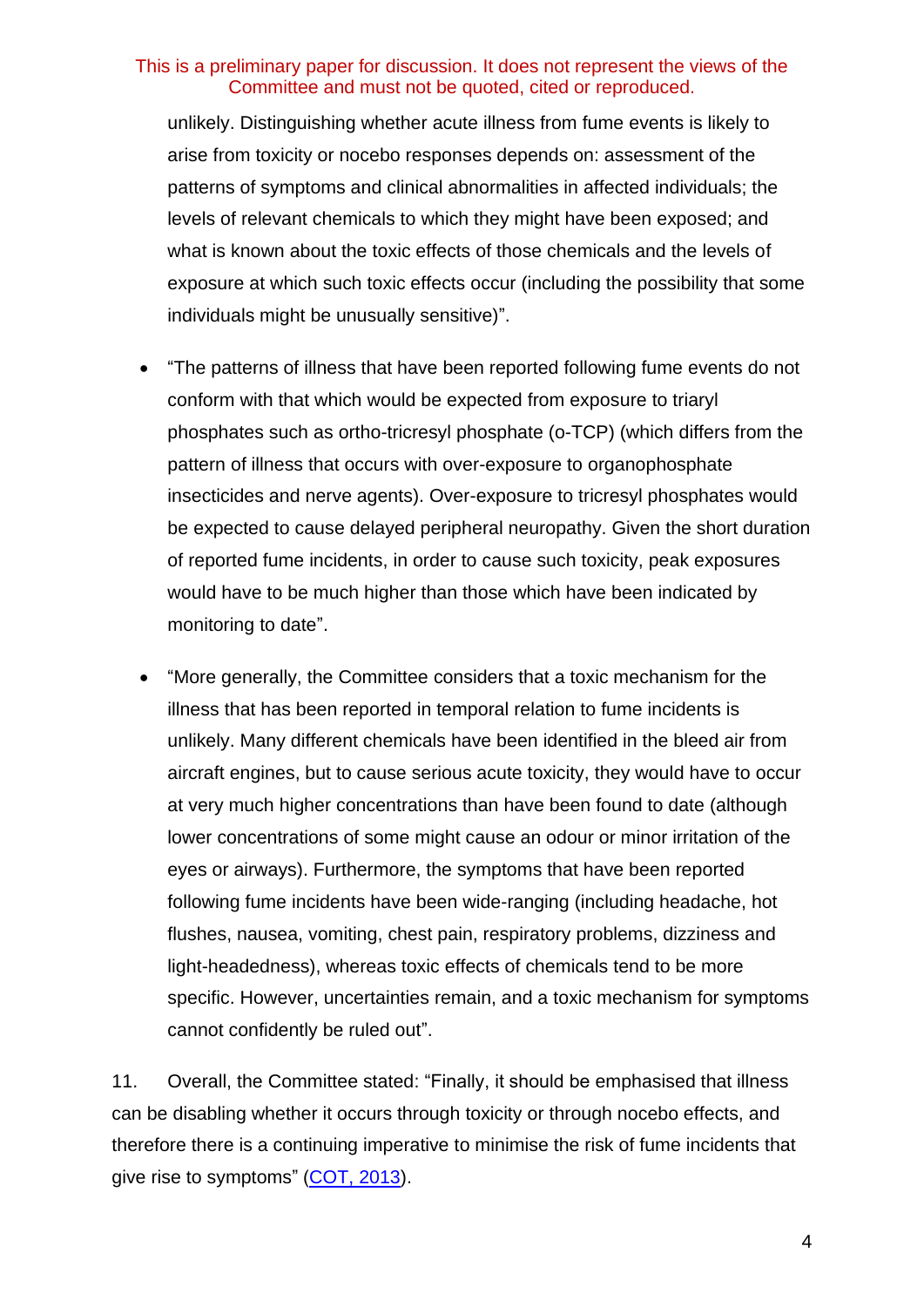# **Current paper**

12. The current paper is a scoping paper to outline literature searches carried out to update the evidence base and to outline potential future work.

13. An update of the literature searches previously undertaken between 2007 and 2013 regarding health effects in flight crew following exposure to aircraft cabin environments and the potential relationship to smoke/fume events in aircraft is presented. Literature searches were carried out using the original search terms, focussing on literature published during 2007-2021. The searches were limited to the chemicals included in the original searches, which largely focussed on OP-type chemicals. Five additional papers were identified from the title and abstract as possibly being of relevance. A short narrative of each paper is presented below (paragraph [15](#page-4-0) - 21.

14. A literature search was also carried out to identify exposure data for VOCs and sVOCs in modes of transport, including aircraft, and indoor work environments such as offices, to allow comparison between different environments. Results of such searches are presented below (paragraph 22 - 27).

# **Updated literature search on OPs (2007-2021)**

<span id="page-4-0"></span>15. Search terms used previously were replicated; inclusion and exclusion criteria and the search results are presented in Annex 1 to this paper.

16. Five new papers were identified that assessed the health effects in flight crew following exposure to OPs from fume events.

17. de Boer et al. (2015) noted that airline pilots reported loss of memory, headaches, dizziness, tunnel vision and other neurotoxic effects, despite levels of TCP in flight deck air not exceeding provisional toxicity thresholds. It was suggested that TCP on its own is not likely to be responsible for the reported health effects.

18. de Ree et al. (2014) reported that TCP has been suggested to be associated with the alleged 'aerotoxic syndrome', the symptoms of which include headaches, loss of balance, numbness and neurobehavioral abnormalities such as emotional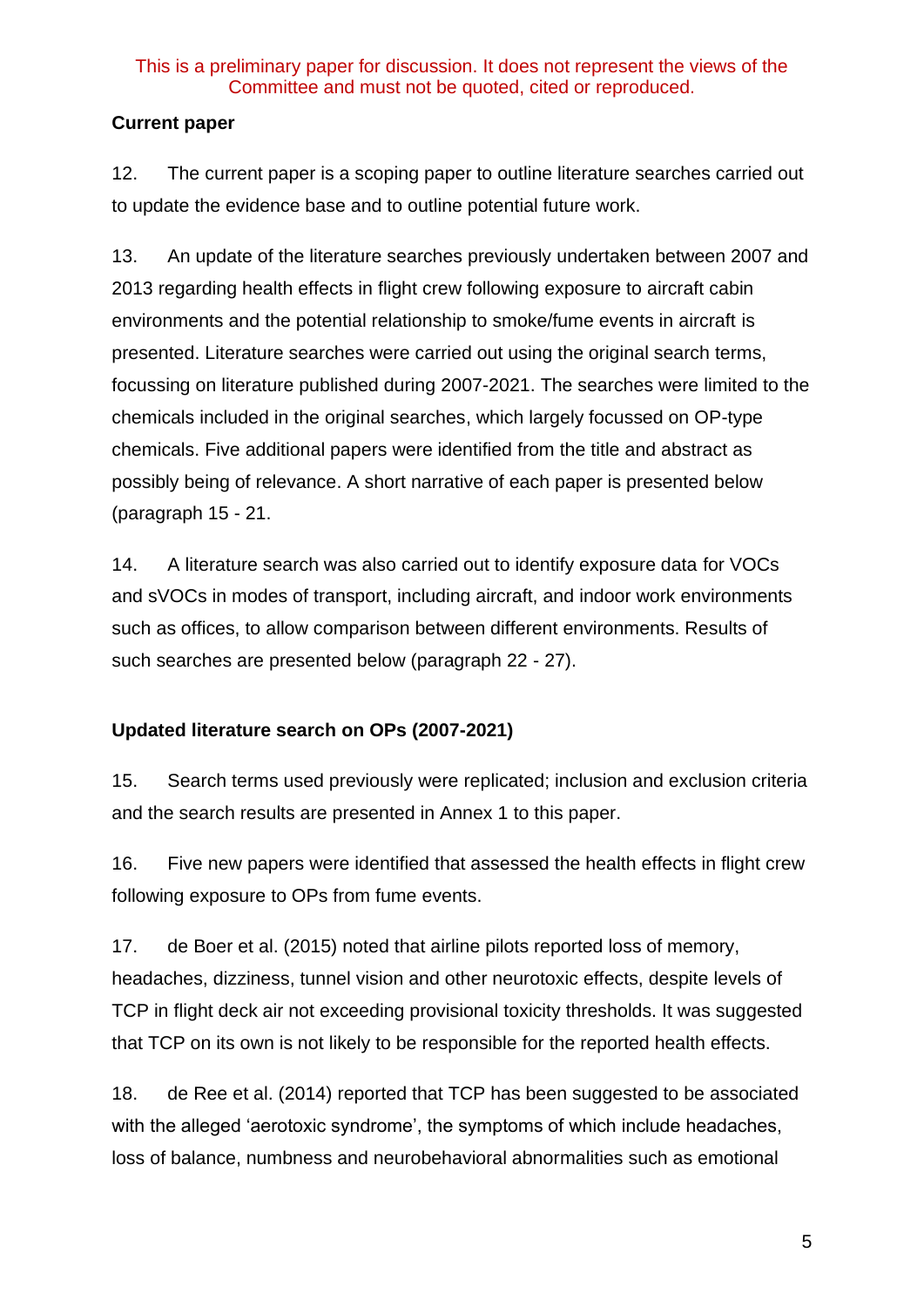instability, depression and cognitive dysfunction. Measurements of non-ortho and ortho-isomers were monitored in aircraft and showed the presence of non-toxic nonortho isomers at low concentrations. However, tri-ortho-cresyl phosphate (ToCP) and other ortho-isomers were not detected. The authors concluded that it is unlikely that health effects and aerotoxic syndrome are due to exposure to ToCP.

19. Heutelbeck et al. (2016) investigated individual acetylcholinesterase (AChE) and neuropathy target esterase (NTE) activities in flight crew members exhibiting headache, cognitive difficulties, and neurological disorder after fume events. Using biochemical effect monitoring, the measured AChE activities indicated a minor contribution of OP or related compounds to the observed activities. The authors concluded that it was not possible to infer a direct correlation between manifestations and AChE-inhibiting compounds.

20. Wolkoff, Crump and Harrison (2016) carried out a review of sensory effects in the eyes and airways and neurological symptoms such as headache reported in aircraft crew and office workers and their possible association with VOC and ToCP exposure. Despite using a conservative approach to assess any correlation, the authors concluded that the health risk of exposure to ToCP in aircraft is negligible.

21. Reneman et al. (2016) recorded more self-reported cognitive complaints and depressive symptoms in two flight crew subjects compared with two controls. Subjects also showed small clusters in the brain where white matter microstructure was affected, higher cerebral perfusion values in the left occipital cortex, and reduced brain activation on a functional magnetic resonance imaging (MRI) executive function task. It was concluded that the extent of cognitive impairment was strongly associated with white matter integrity, but the extent of estimated number of flight hours was not associated with cognitive impairment nor with reductions in white matter microstructure.

#### **Literature search on exposure to VOCs in modes of transport**

22. A literature search was carried out to collate exposure data on VOCs in aircraft in comparison with other modes of transport such as cars, buses, trains, taxis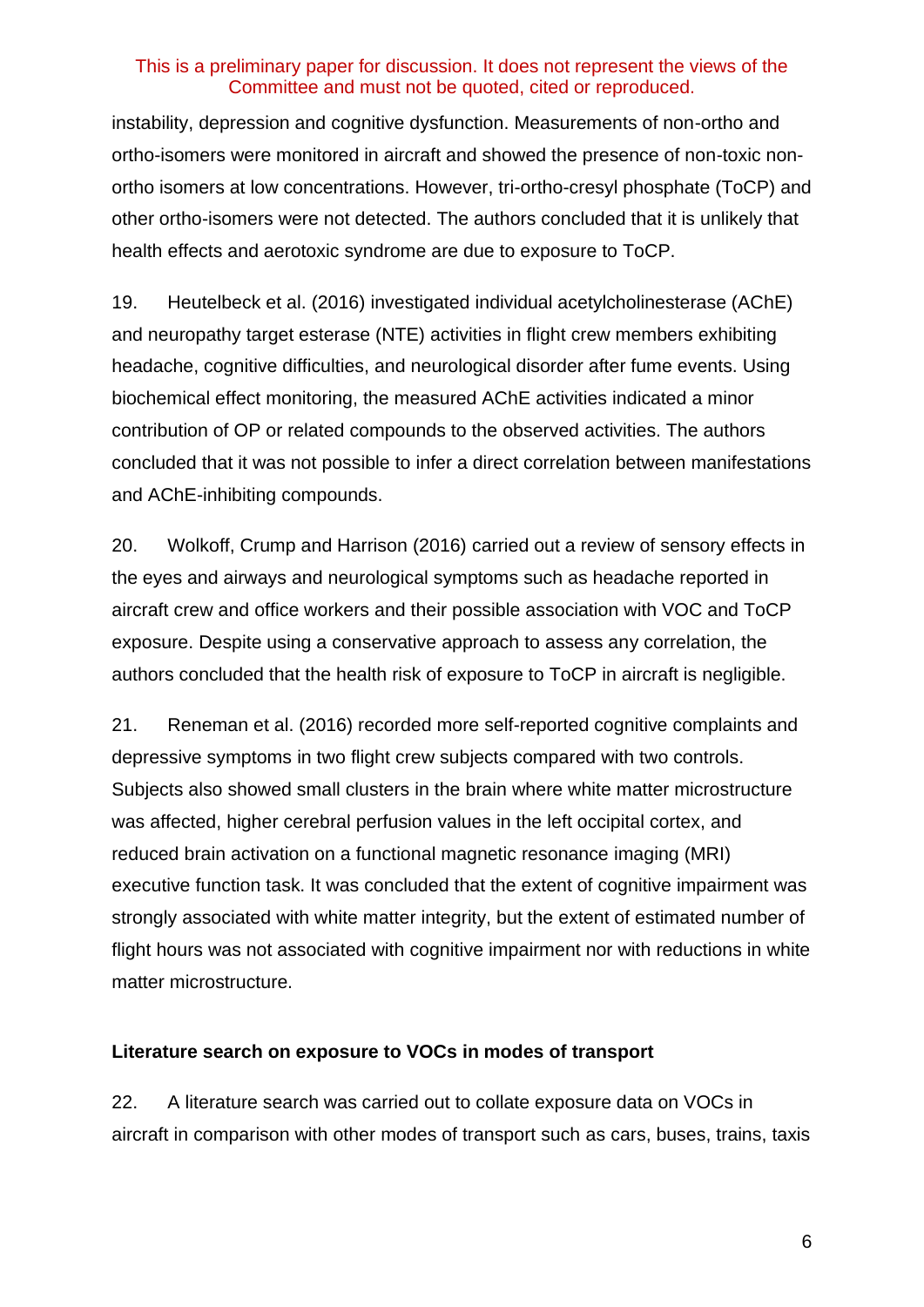and metros. The search terms used for the literature search are presented in Annex 2.

23. Forty-one papers were identified. Two papers related to vehicles in general, six papers related to exposure to VOCs in buses, two papers each in metros and taxis, three paper in trains and thirteen papers each in cars and aircraft. A list of all publications is given in Annex 2.

# **Literature search on exposure to VOCs in other work environments**

24. A literature search was carried out to investigate how exposure to VOCs in aircraft compared with that in other public spaces such as offices, schools and hospitals. The search terms used for the literature search are presented in Annex 3.

25. Thirty-two papers were identified. All 32 related to exposure in offices, while six papers also addressed exposure in schools and one reported exposure in hospitals. A list of all publications is given in Annex 3.

# **Future work planned**

26. A number of papers are planned for the future, including:

- Definition of a fume/contamination event and identification and levels of chemicals measured in such events
- Narrative of papers identified in searches carried out for this scoping paper regarding exposure data on VOC/sVOCs in aircraft cabins, and comparison with exposure in other modes of transport and indoor work environments such as offices
- Comparison of adverse health effects reported in aircraft cabin workers and office workers
- Identification of VOC/sVOCs of particular interest
- Toxicological review of VOC/sVOCs of interest, including collation or derivation of health-based guidance values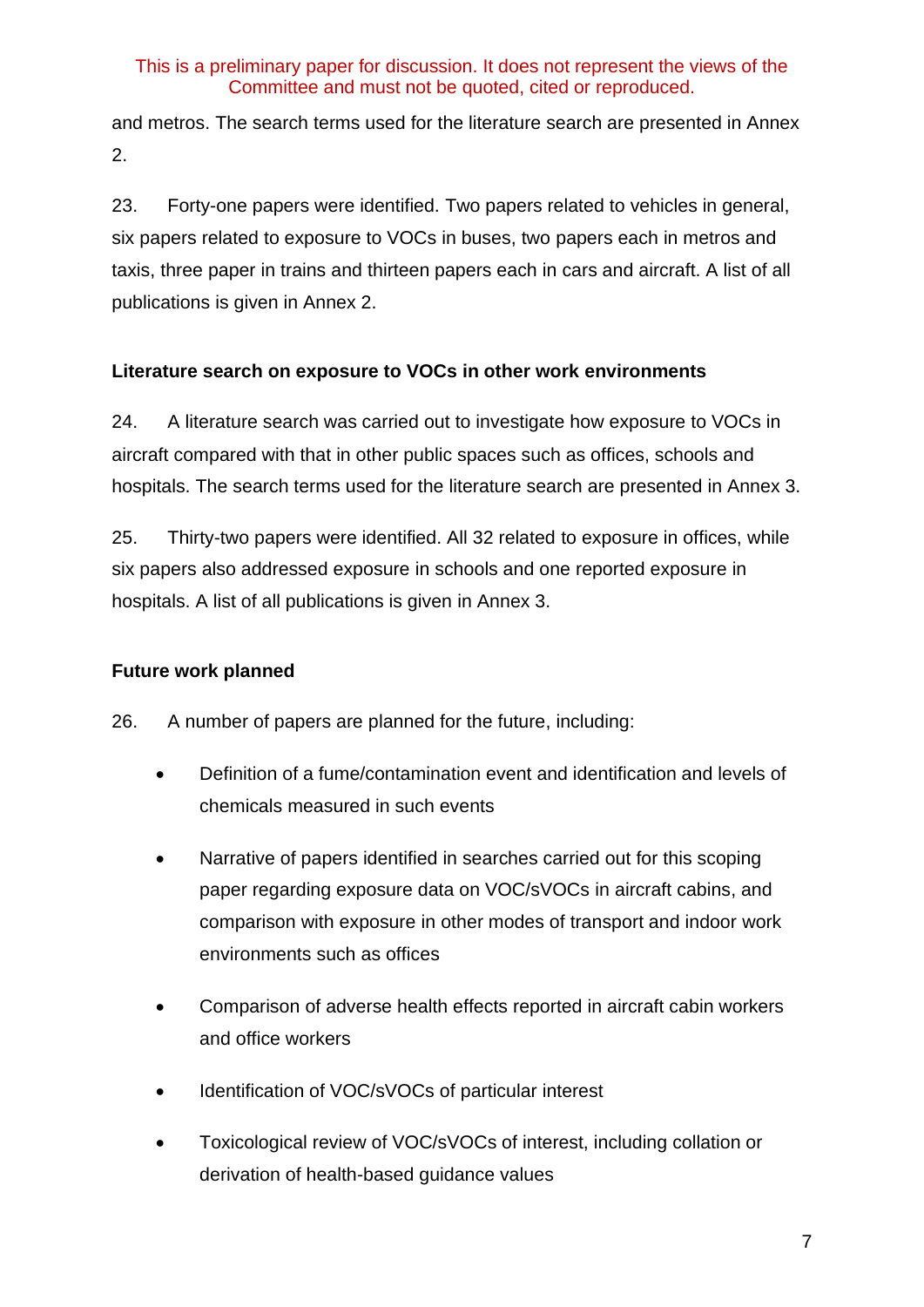- Health effects of mixture of VOC/sVOCs, using COT papers on mixtures, EFSA review of combinations of chemicals, and Working Group on Pesticides (WGP) papers as information sources
- Narrative of papers identified in the original and updated searches on OPs in cabin air.

### **Questions on which the views of the Committee are sought**

27. Members are invited to consider this paper and in particular the following questions:

- i. Do Members have any comments on the searches undertaken to date?
- ii. Do Members have any suggestions for other aspects to consider to support the Committee consideration of this topic in the coming meetings?

# **IEH Consulting under contract supporting the PHE COT Secretariat May 2022**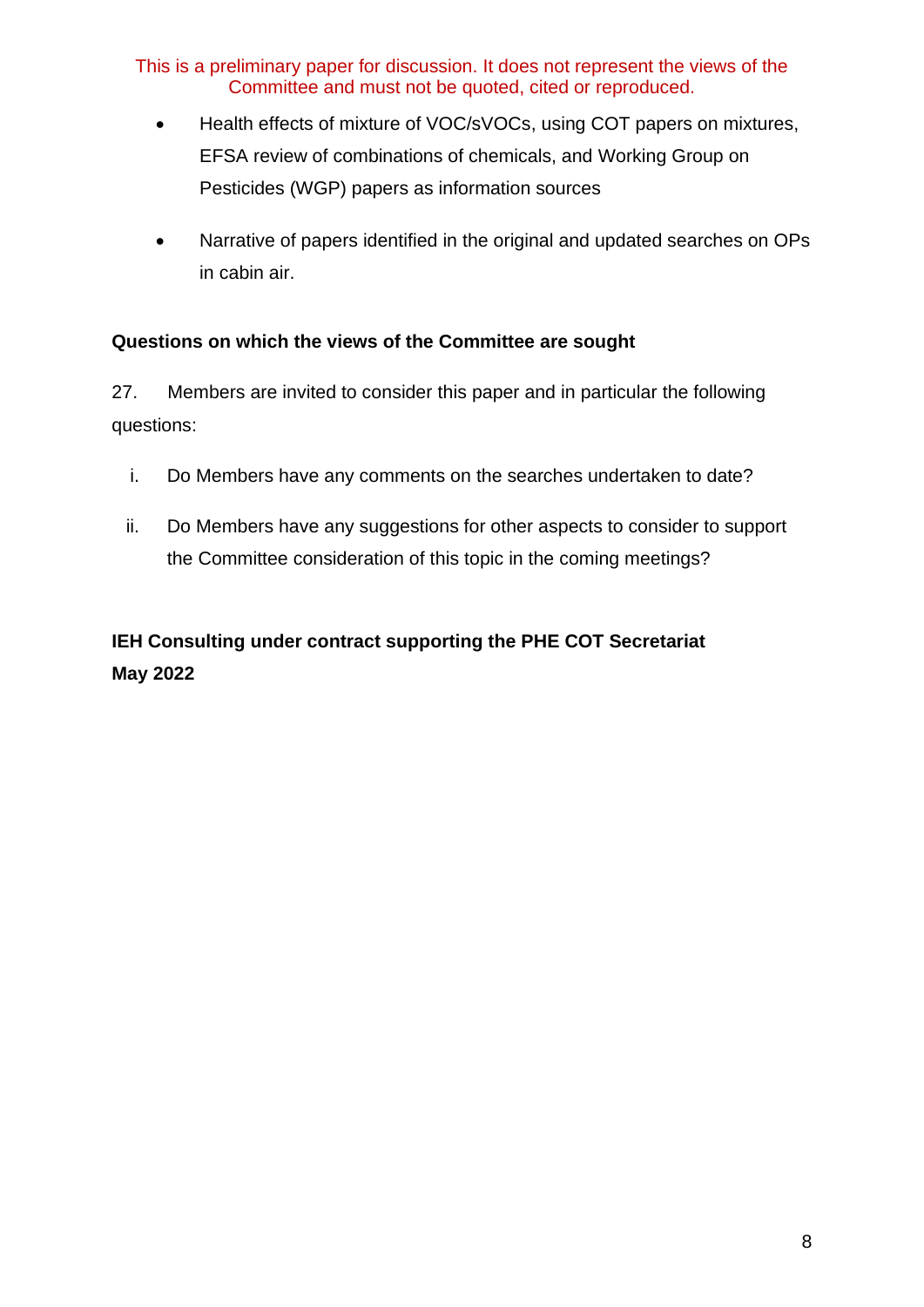#### **References**

COT, 2007. Statement on the review of the cabin air environment, ill-health in aircraft crews and the possible relationship to smoke/fume events in aircraft. COT 2007/06. [https://webarchive.nationalarchives.gov.uk/ukgwa/20200803163453mp\\_/https](https://webarchive.nationalarchives.gov.uk/ukgwa/20200803163453mp_/https:/cot.food.gov.uk/sites/default/files/cotstatementbalpa200706.pdf)

[://cot.food.gov.uk/sites/default/files/cotstatementbalpa200706.pdf](https://webarchive.nationalarchives.gov.uk/ukgwa/20200803163453mp_/https:/cot.food.gov.uk/sites/default/files/cotstatementbalpa200706.pdf)

- COT, 2013a. Discussion paper on exposure monitoring of the aircraft cabin environment. TOX/2013/32. <https://cot.food.gov.uk/sites/default/files/cot/tox201332.pdf>
- COT, 2013b. Annex 6. Discussion paper on exposure monitoring of the aircraft cabin environment. TOX/2013/32. Annex 6. <https://cot.food.gov.uk/sites/default/files/cot/tox32anex6.pdf>
- COT, 2013. Position paper on cabin air. [https://webarchive.nationalarchives.gov.uk/ukgwa/20200803134320/https:/cot](https://webarchive.nationalarchives.gov.uk/ukgwa/20200803134320/https:/cot.food.gov.uk/cotstatements/cotstatementsyrs/cotstatements2013/cotpospacabair) [.food.gov.uk/cotstatements/cotstatementsyrs/cotstatements2013/cotpospacab](https://webarchive.nationalarchives.gov.uk/ukgwa/20200803134320/https:/cot.food.gov.uk/cotstatements/cotstatementsyrs/cotstatements2013/cotpospacabair) [air](https://webarchive.nationalarchives.gov.uk/ukgwa/20200803134320/https:/cot.food.gov.uk/cotstatements/cotstatementsyrs/cotstatements2013/cotpospacabair)
- de Boer, J., A. Antelo, I. van der Veen, S. Brandsma & N. Lammertse (2015) Tricresyl phosphate and the aerotoxic syndrome of flight crew members - Current gaps in knowledge. *Chemosphere,* 119**,** S58.
- de Ree, H., M. van den Berg, T. Brand, G. J. Mulder, R. Simons, B. Veldhuijzen van Zanten & R. H. S. Westerink (2014) Health risk assessment of exposure to TriCresyl Phosphates (TCPs) in aircraft: A commentary. *NeuroToxicology,* 45**,** 209-215.
- Heutelbeck, A. R. R., C. Bornemann, M. Lange, A. Seeckts & M. M. Mueller (2016) Acetylcholinesterase and neuropathy target esterase activities in 11 cases of symptomatic flight crew members after fume events. *J. Toxicol. Environ. Health, Part A,* 79**,** 1050-1056.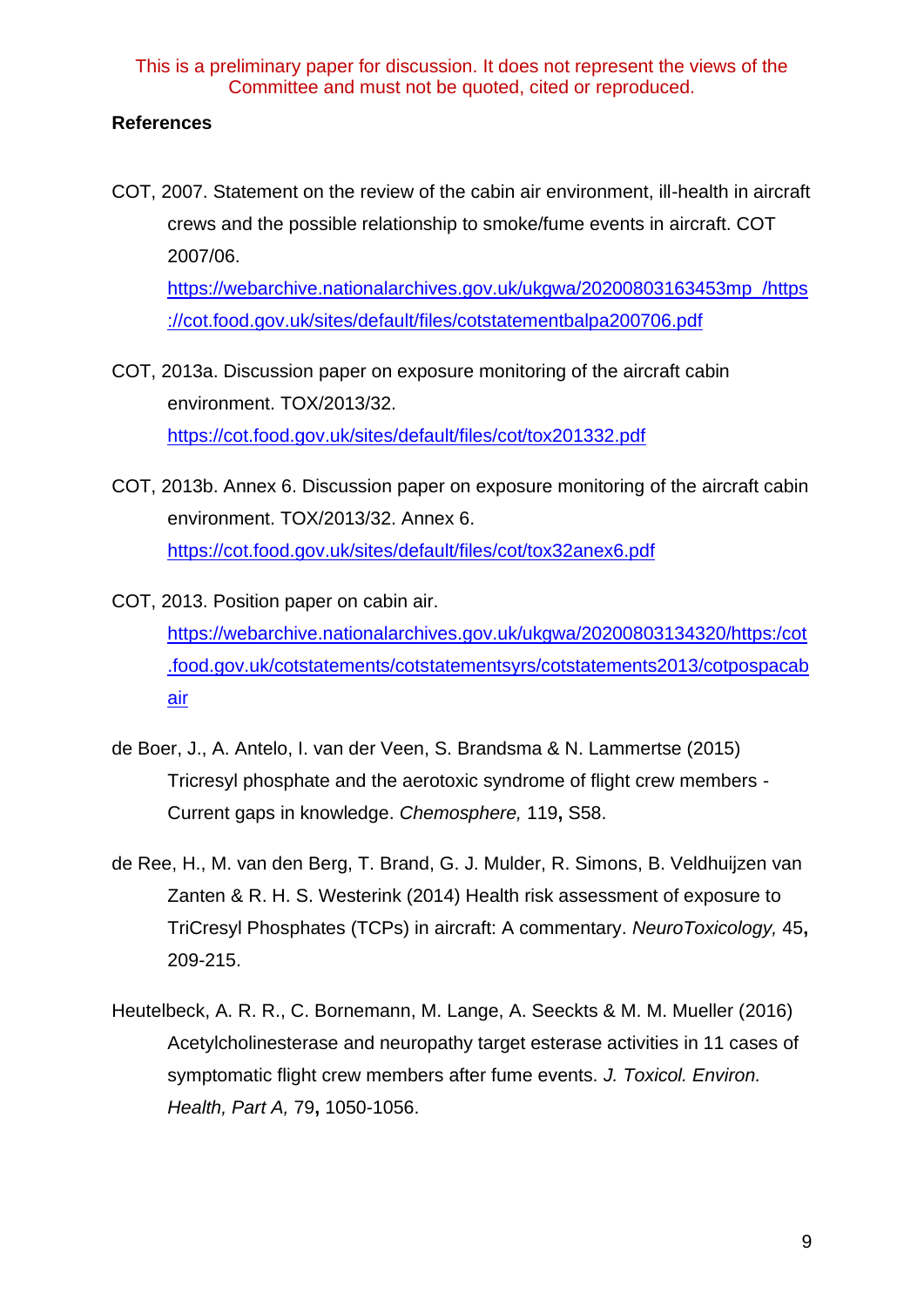- Reneman, L., S. B. Schagen, M. Mulder, H. J. Mutsaerts, G. Hageman & M. B. de Ruiter (2016) Cognitive impairment and associated loss in brain white microstructure in aircrew members exposed to engine oil fumes. *Brain Imaging Behav,* 10**,** 437-444.
- Wolkoff, P., D. R. Crump & P. T. C. Harrison (2016) Pollutant exposures and health symptoms in aircrew and office workers: Is there a link? *Environ. Int.,* 87**,** 74- 84.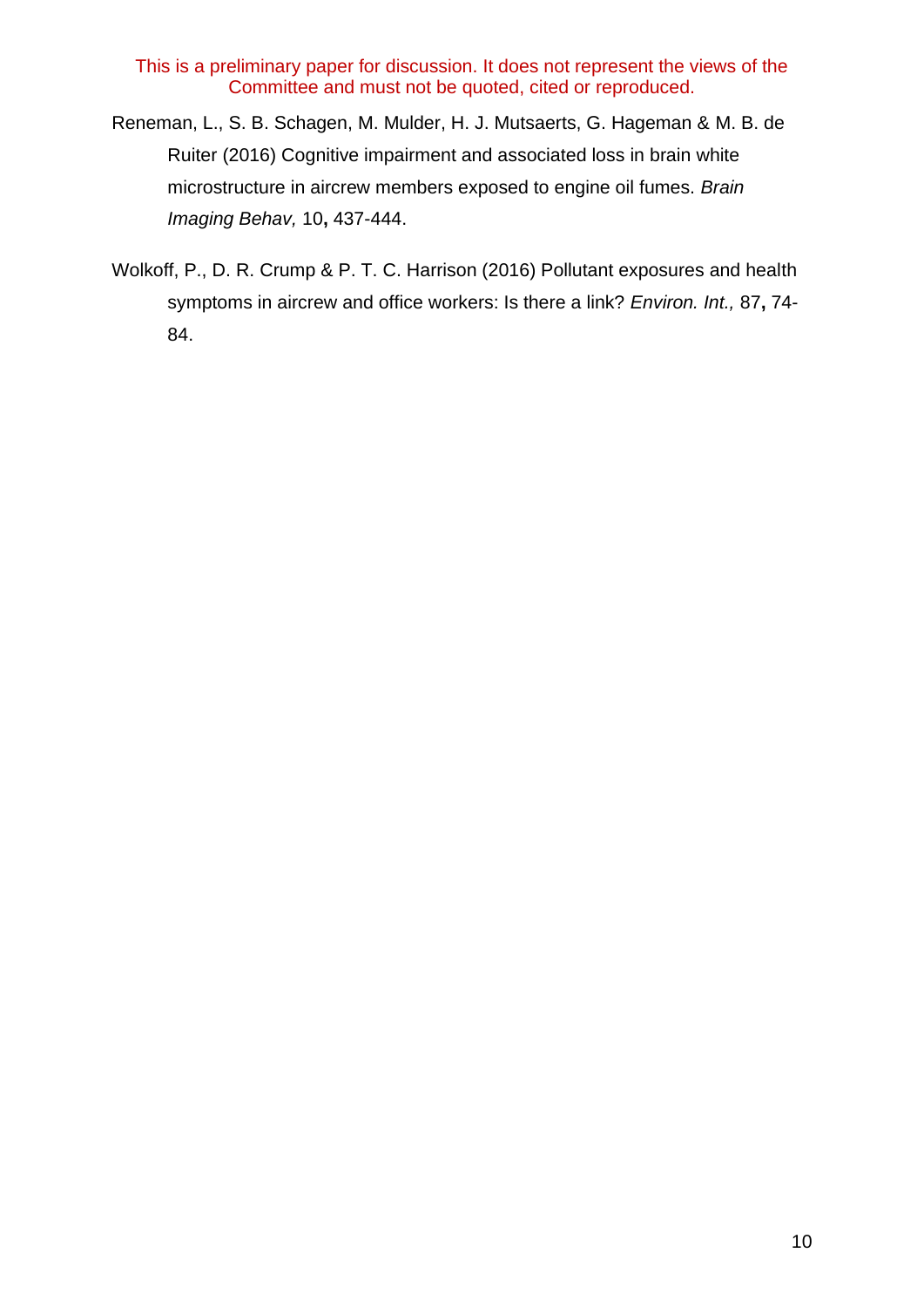| <b>AChE</b>  | Acetylcholinesterase                      |
|--------------|-------------------------------------------|
| <b>BALPA</b> | <b>British Airline Pilots Association</b> |
| <b>COT</b>   | <b>Committee on Toxicity</b>              |
| <b>DfT</b>   | Department for Transport                  |
| <b>DH</b>    | Department of Health                      |
| <b>MRI</b>   | Magnetic resonance imaging                |
| <b>NTE</b>   | Neuropathy target esterase                |
| <b>OP</b>    | Organophosphate                           |
| o-TCP        | Ortho-tricresyl phosphate                 |
| sVOC         | Semi-volatile organic compounds           |
| <b>ToCP</b>  | Tri-ortho-cresyl phosphate                |
| <b>VOC</b>   | Volatile organic compounds                |
| <b>WGP</b>   | <b>Working Group on Pesticides</b>        |

# **List of Abbreviations and Technical terms**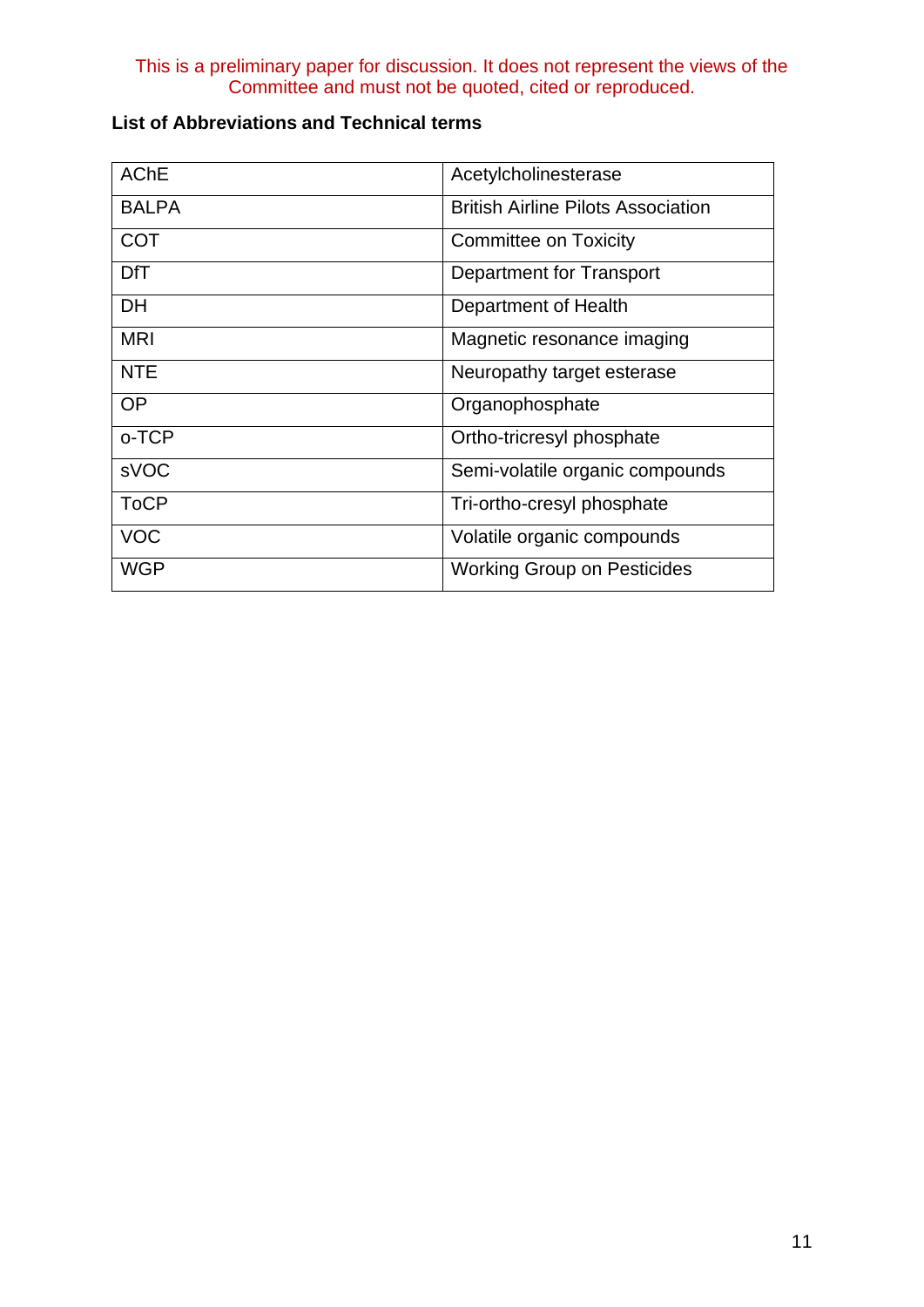# **TOX/2022/30 ANNEX A**

# **Committee on Toxicity of Chemicals in Food, Consumer Products and the Environment**

#### **Introductory paper to an update of the COT position on aircraft cabin air**

### **Introduction**

1. The COT was asked to update the literature searches previously carried out between 2007 and 2013 regarding air quality in aircraft cabin environments and the potential relationship to smoke/fume events in aircraft and health effects in cabin crew focussing on organophosphates (OPs).

2. Search terms presented in TOX/2013/32 Annex 6 were replicated for the searches. Inclusion and exclusion criteria used in TOX/2013/32 Annex 6 were amended and included the following:

#### 3. Inclusion criteria

- Peer reviewed publications
- Relevant reviews
- In PubMed, search terms in title and abstract
- In SciFinder, search terms in all fields
- Papers from 2013 to present
- 4. Exclusion criteria
	- Studies not reporting original results, including comments, letters or editorials
	- Papers without an abstract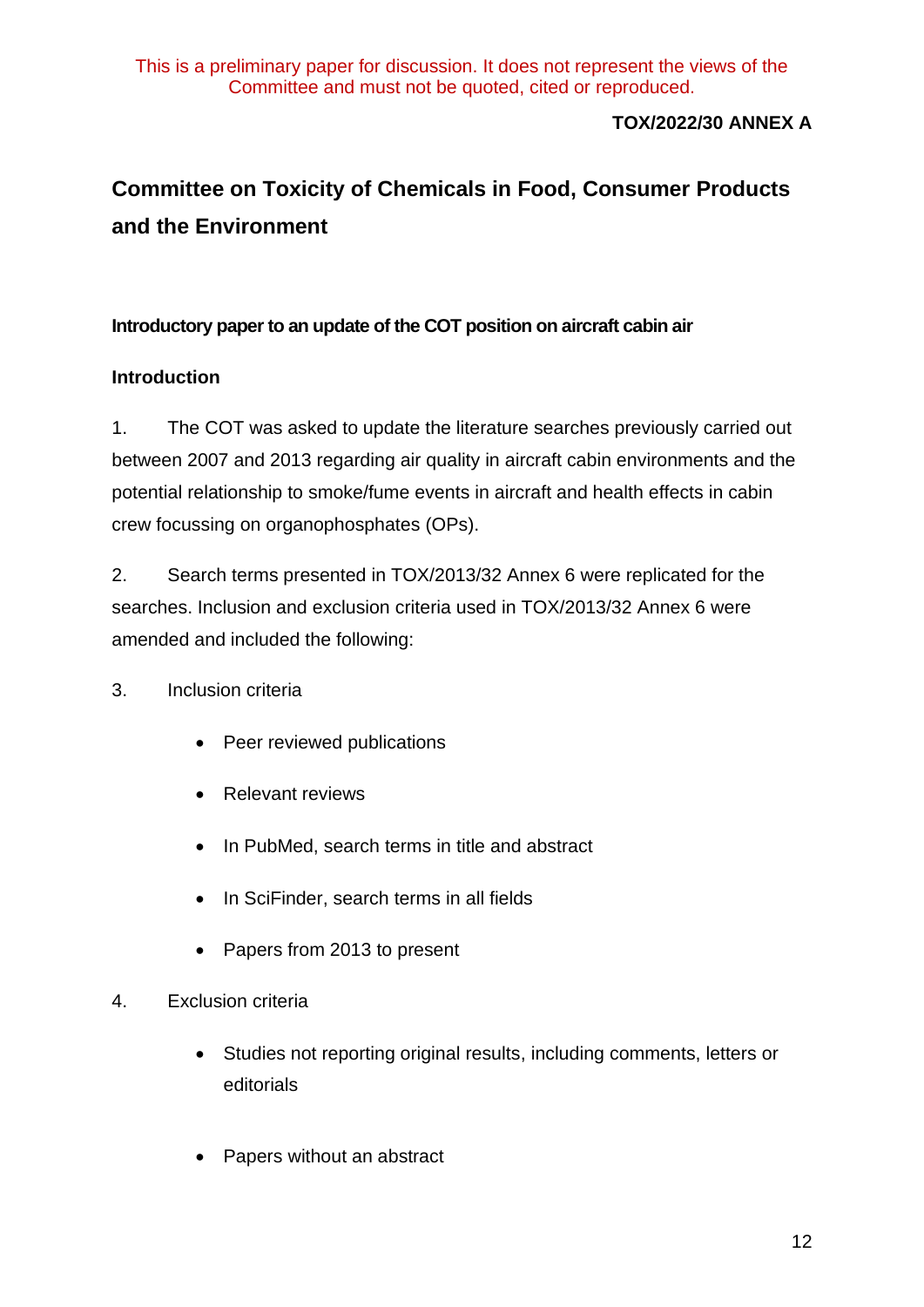- Papers concerned only with methodology
- Studies reporting animal or *in vitro* data
- Studies dealing only with health outcomes or biomonitoring
- Studies dealing with exposures other than those relating to chemical exposure from oil/hydraulic fluid and flame retardants, for example tobacco smoke, solar radiation, infectious disease particles, ozone, pesticides
- Papers dealing with organophosphates previously reviewed by COT
- Conflicting abbreviations such as BDPP (bioactive dietary polyphenol preparation), DBPP (diastolic blood pressure percentile), TCP (transscleral cyclophotocoagulation) and TBP (treated beyond progression or TATA box-binding protein or tuberculous pleuritis)

5. The number of publications considered to be relevant, based on the title and abstract, from current and previous searches are presented in [Table 1.](#page-13-0) The current searches were carried out using PubMed and SciFinder whereas the previous searches were carried out using PubMed and Web of Science.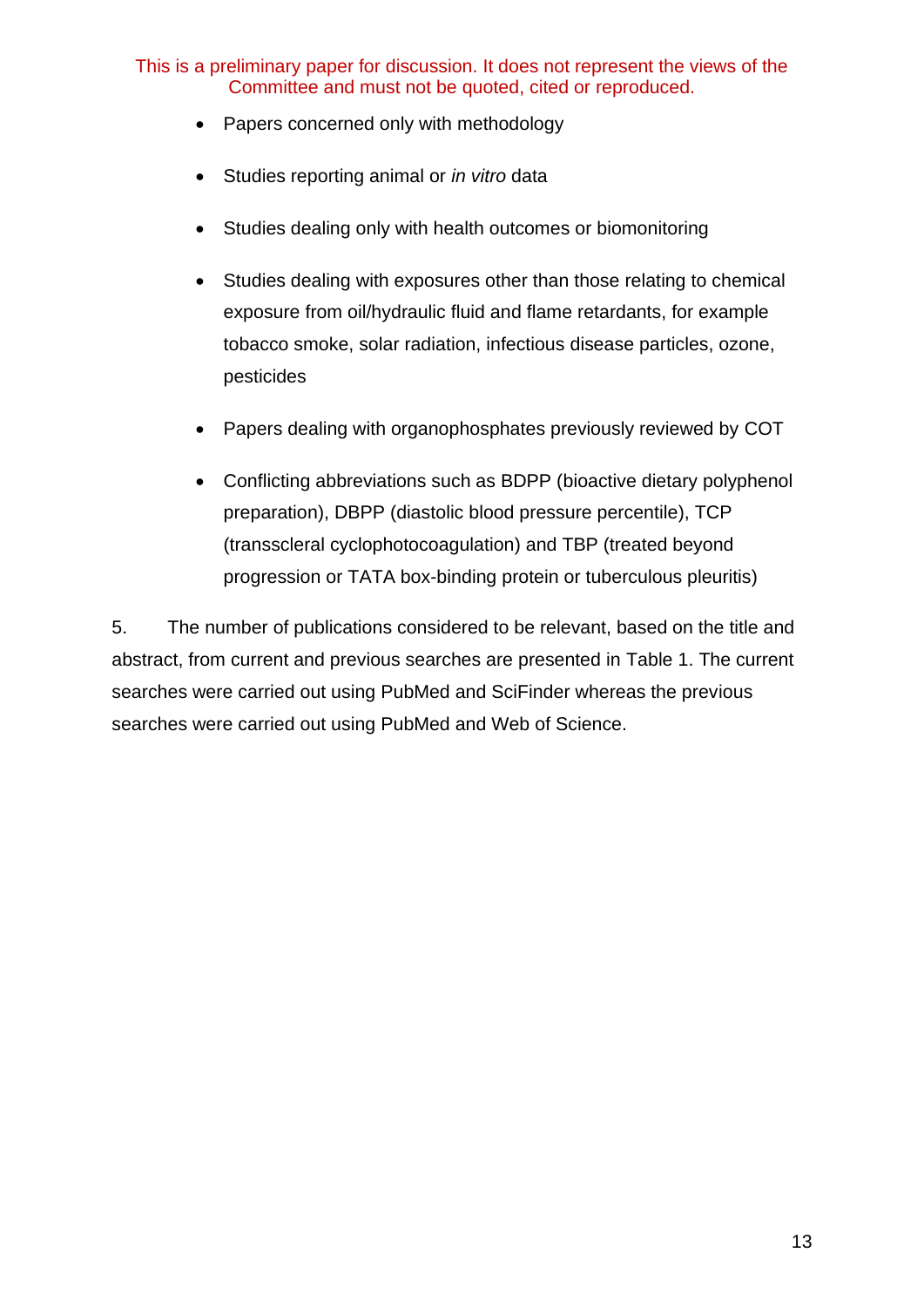# **Table 1 Literature searches in PubMed (2007-2013 and 2013-present), Web of Science (2007-2013) and SciFinder (2013-present)**

<span id="page-13-0"></span>

|                |                              | <b>PubMed</b>    | Web of          | <b>PubMed</b>  | <b>PubMed</b>   | <b>SciFinder</b> | <b>SciFinder</b> | PubMed +         |
|----------------|------------------------------|------------------|-----------------|----------------|-----------------|------------------|------------------|------------------|
|                |                              |                  | <b>Science</b>  |                |                 |                  |                  | <b>SciFinder</b> |
|                | <b>Search Terms/ Details</b> | <b>Relevant</b>  | <b>Relevant</b> | No. of         | <b>Relevant</b> | No. of           | <b>Relevant</b>  | Total no.        |
|                |                              | references       | references      | references     | references      | references       | references       | of relevant      |
|                |                              | 2007-2013        | 2007-2013       | retrieved      | $2013 -$        | retrieved        | $2013 -$         | references       |
|                |                              |                  |                 | $2013 -$       | present         | $2013 -$         | present          | $2013 -$         |
|                |                              |                  |                 | present        |                 | present          |                  | present**        |
|                |                              |                  |                 |                |                 |                  |                  |                  |
| $\mathbf 1$    | Cabin air                    | $\boldsymbol{4}$ | 4               | 44             | 6               | 99               | 5                | 8                |
| $\overline{2}$ | Cabin air quality            | $\overline{1}$   | $\mathcal I$    | 10             | 0               | 23               | $\overline{0}$   | $\mathbf 0$      |
| 3              | Aircraft air contamination   | $\overline{2}$   | $\overline{2}$  | $\overline{0}$ | 0               | $\Omega$         | $\overline{0}$   | $\boldsymbol{0}$ |
| $\overline{4}$ | Butyl diphenyl phosphate     | $\mathcal O$     | 0               | $\overline{0}$ | $\mathbf 0$     | 9                | $\overline{0}$   | $\mathbf 0$      |
| 5              | Dibutylphenyl phosphate      | $\mathcal I$     | $\overline{2}$  | $\Omega$       | 0               | $\overline{1}$   | $\overline{0}$   | $\overline{0}$   |
| 6              | Tri-ortho-cresyl phosphate   | $\overline{2}$   | 0               | 27             | 1               | 30               | $\overline{4}$   | $\overline{4}$   |
| $\overline{7}$ | Tri-cresyl phosphate         | 0                | 0               | 6              | 0               | 9                | $\overline{0}$   | $\mathbf 0$      |
| 8              | Tricresyl phosphate          | $\boldsymbol{4}$ | $\overline{4}$  | 60             |                 | 518              | 5                | 5                |
| 9              | Tributyl phosphate           | $\mathcal O$     | $\overline{2}$  | 124            | $\mathbf 0$     | 1845             | $\overline{0}$   | $\mathbf 0$      |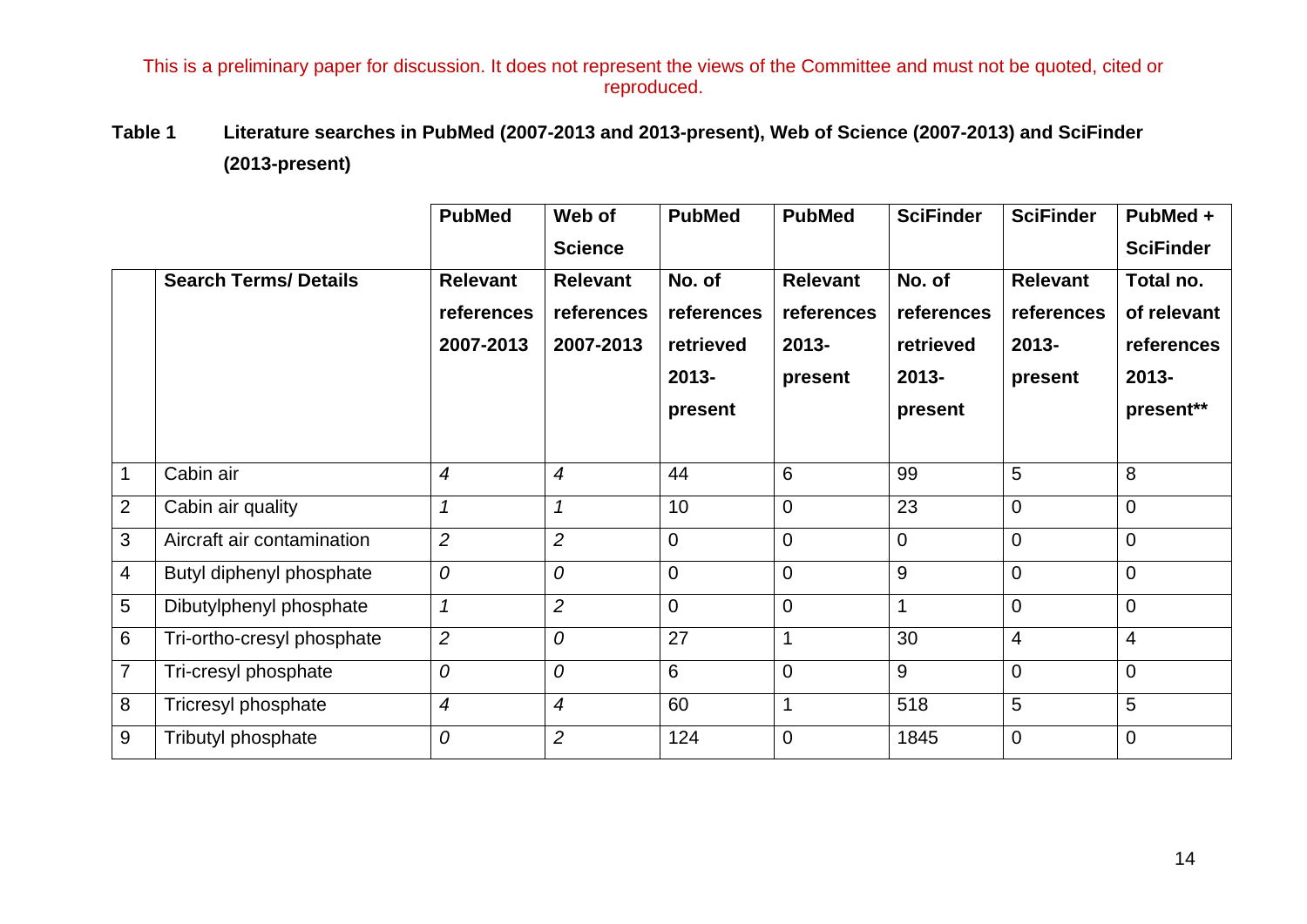| 10 <sup>°</sup> | Tri-ortho-cresyl phosphate      | $\overline{2}$ | 0              | 3              | 0              | $8*$           | $\overline{0}$ | 0              |
|-----------------|---------------------------------|----------------|----------------|----------------|----------------|----------------|----------------|----------------|
|                 | <b>AND</b> aircraft             |                |                |                |                |                |                |                |
| 11              | <b>Toluene AND aircraft</b>     | 0              | $\overline{2}$ | $\overline{2}$ | 0              | 297            | $\mathbf 0$    | 0              |
| 12              | Xylene AND aircraft             | 0              | $\overline{c}$ | $\mathbf 0$    | 0              | 130            | $\mathbf 0$    | 0              |
| 13              | Limonene AND aircraft           | 0              | 0              | $\mathbf 0$    | 0              | 15             | $\mathbf 0$    | 0              |
| 14              | Undecane AND aircraft           | $\mathcal O$   | 0              |                | 0              | 31             | $\mathbf 1$    | 1              |
| 15              | Tributyl phosphate AND          | $\mathcal O$   | 0              | 3              | $\overline{0}$ | 8              | $\overline{0}$ | $\mathbf 0$    |
|                 | aircraft                        |                |                |                |                |                |                |                |
| 16              | Tricresyl phosphate AND         | $\mathcal O$   | 4              | 14             | $\overline{2}$ | 21             | $\overline{4}$ | 4              |
|                 | aircraft                        |                |                |                |                |                |                |                |
| 17              | Butyl diphenyl phosphate AND    | $\mathcal O$   | 0              | $\overline{0}$ | $\overline{0}$ | $\overline{0}$ | $\overline{0}$ | $\mathbf 0$    |
|                 | aircraft                        |                |                |                |                |                |                |                |
| 18              | Dibutylphenyl phosphate AND     | $\mathcal{I}$  | $\overline{2}$ | $\overline{0}$ | $\mathbf 0$    | $\overline{0}$ | $\overline{0}$ | $\mathbf 0$    |
|                 | aircraft                        |                |                |                |                |                |                |                |
| 19              | Aircraft AND fume(s)            | $\mathcal I$   | 0              | 8              | $\overline{2}$ | 16             | 3              | $\overline{4}$ |
| 20              | Aircraft AND oil                | 3              | 4              | 59             | 3              | 708            | $\mathbf{1}$   | 4              |
| 21              | Air quality AND (airline OR     | $\mathbf{1}$   | $\overline{4}$ | 78             | $\mathbf 0$    | 317            | $\overline{0}$ | 0              |
|                 | airplane OR aircraft OR cockpit |                |                |                |                |                |                |                |
|                 | OR "passenger cabin" OR         |                |                |                |                |                |                |                |
|                 | flight deck)                    |                |                |                |                |                |                |                |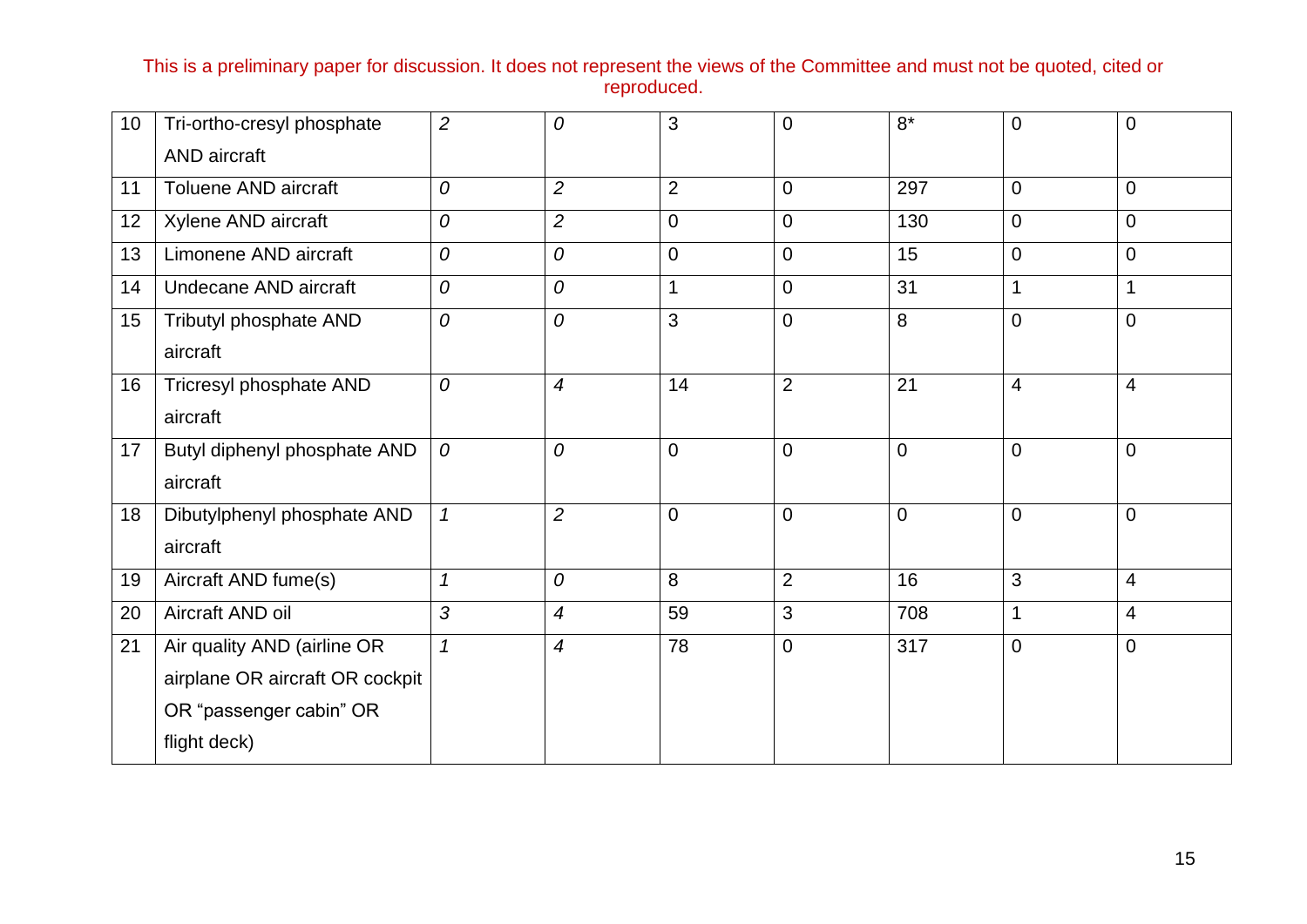| 22 | Aircrew OR "airline crew" OR     | $\mathcal I$  | 3 | 764 |   | 812 | $\overline{0}$ |   |
|----|----------------------------------|---------------|---|-----|---|-----|----------------|---|
|    | "cabin attendants" OR "cabin     |               |   |     |   |     |                |   |
|    | crew" OR "cockpit crew" OR       |               |   |     |   |     |                |   |
|    | "crew members" OR "flying        |               |   |     |   |     |                |   |
|    | crew" OR "flight engineers" OR   |               |   |     |   |     |                |   |
|    | "flight attendants" OR flight    |               |   |     |   |     |                |   |
|    | deck OR "airline pilots" OR      |               |   |     |   |     |                |   |
|    | "aircraft pilots" OR "airplane   |               |   |     |   |     |                |   |
|    | pilots" OR stewardesses OR       |               |   |     |   |     |                |   |
|    | "flight deck crew" NOT "aircraft |               |   |     |   |     |                |   |
|    | carrier"                         |               |   |     |   |     |                |   |
| 23 | (aircrew OR "airline crew" OR    | $\mathcal{I}$ | 3 | 45  | 0 | 65  | $\overline{0}$ | 0 |
|    | "cabin attendants" OR "cabin     |               |   |     |   |     |                |   |
|    | crew" OR "cockpit crew" OR       |               |   |     |   |     |                |   |
|    | "crew members" OR "flying        |               |   |     |   |     |                |   |
|    | crew" OR "flight engineers" OR   |               |   |     |   |     |                |   |
|    | "flight attendants" OR flight    |               |   |     |   |     |                |   |
|    | deck OR "airline pilots" OR      |               |   |     |   |     |                |   |
|    | "aircraft pilots" OR "airplane   |               |   |     |   |     |                |   |
|    | pilots" OR stewardesses OR       |               |   |     |   |     |                |   |
|    | "flight deck crew" NOT "aircraft |               |   |     |   |     |                |   |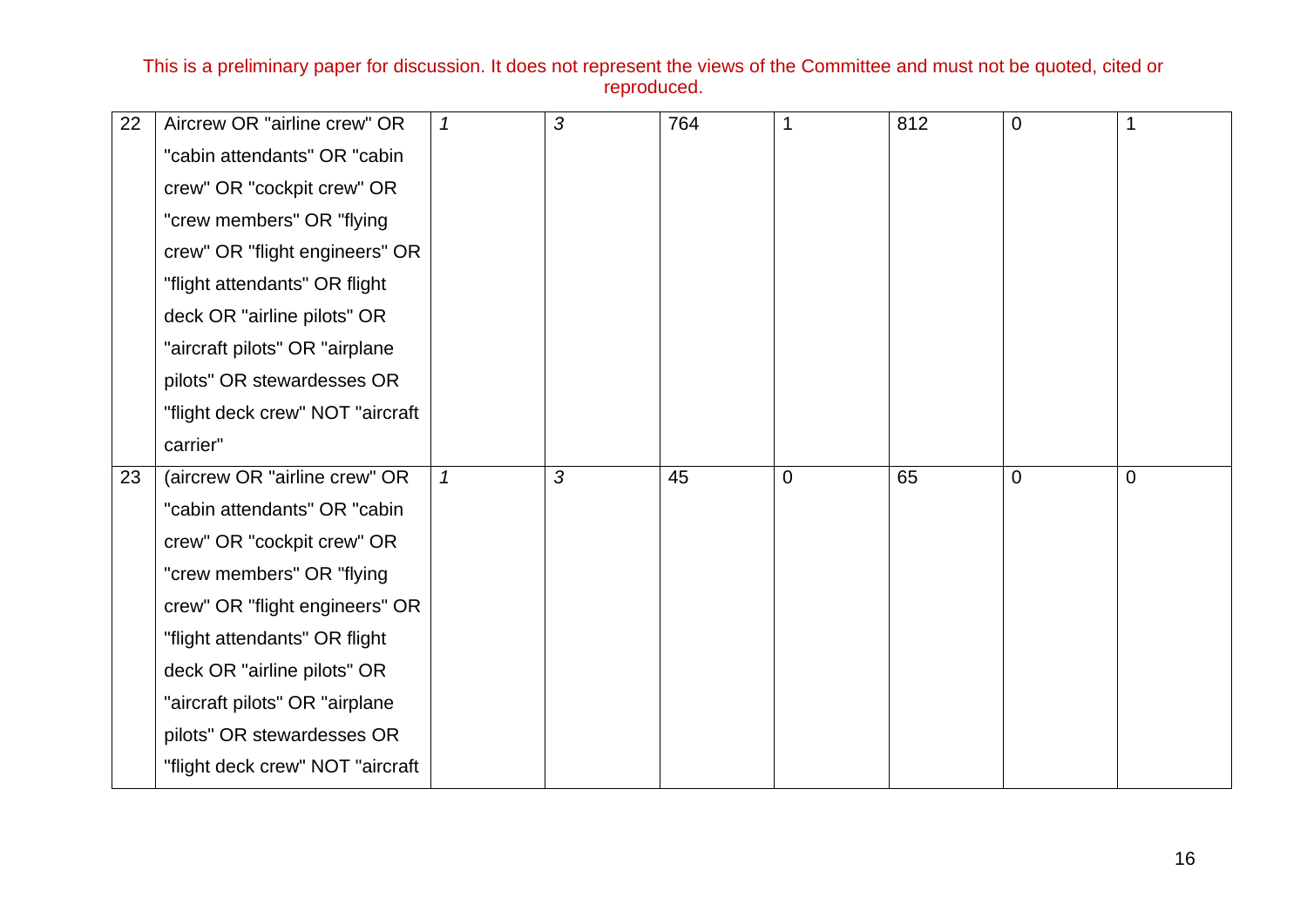|    | carrier") AND (fume OR fumes      |                  |                |                |                |                |                  |                |
|----|-----------------------------------|------------------|----------------|----------------|----------------|----------------|------------------|----------------|
|    | OR smoke OR haze OR mist          |                  |                |                |                |                |                  |                |
|    | OR smell OR smells OR odor*       |                  |                |                |                |                |                  |                |
|    | OR odour* OR vapor* OR dust       |                  |                |                |                |                |                  |                |
|    | OR aerosol* OR gas OR             |                  |                |                |                |                |                  |                |
|    | gases)                            |                  |                |                |                |                |                  |                |
| 24 | Air quality AND airport           | $\overline{O}$   | 13             | 44             | $\overline{0}$ | 87             | $\overline{0}$   | $\overline{0}$ |
| 25 | Air quality AND "airport          | $\overline{O}$   | $\overline{O}$ | $\overline{0}$ | $\overline{0}$ | $\overline{0}$ | $\overline{0}$   | $\mathbf 0$    |
|    | building" OR "airport buildings"  |                  |                |                |                |                |                  |                |
| 25 | Air quality AND "airport offices" | $\mathcal O$     | 0              | 0              | $\mathbf 0$    | $\mathbf 0$    | $\boldsymbol{0}$ | $\mathbf 0$    |
| 26 | Cabin air AND flame retardant     | $\overline{O}$   | $\overline{2}$ | $\overline{2}$ | 1              | 3              | 1                | 1              |
| 27 | Aircraft and flame retardant      | 3                | 3              | 12             | $\overline{0}$ | 35             | $\overline{0}$   | $\mathbf 0$    |
| 28 | Toluene AND indoor air            | $\mathcal I$     | 0              | 139            | $\overline{0}$ | 591            | $\overline{0}$   | $\overline{0}$ |
| 29 | Xylene AND indoor air             | $\mathcal I$     | 0              | 71             | $\mathbf 0$    | 12             | $\overline{0}$   | $\overline{0}$ |
| 30 | Tributyl phosphate AND indoor     | $\boldsymbol{0}$ | $\overline{O}$ | 5              | $\Omega$       | 75             | $\overline{0}$   | $\mathbf 0$    |
|    | air                               |                  |                |                |                |                |                  |                |
| 31 | Tricresyl phosphate AND           | 0                | $\mathcal O$   | $\mathbf 0$    | $\Omega$       | 38             | $\boldsymbol{0}$ | $\overline{0}$ |
|    | indoor air                        |                  |                |                |                |                |                  |                |
|    |                                   |                  |                |                |                |                |                  |                |

\*2013-2016

\*\*With duplicates removed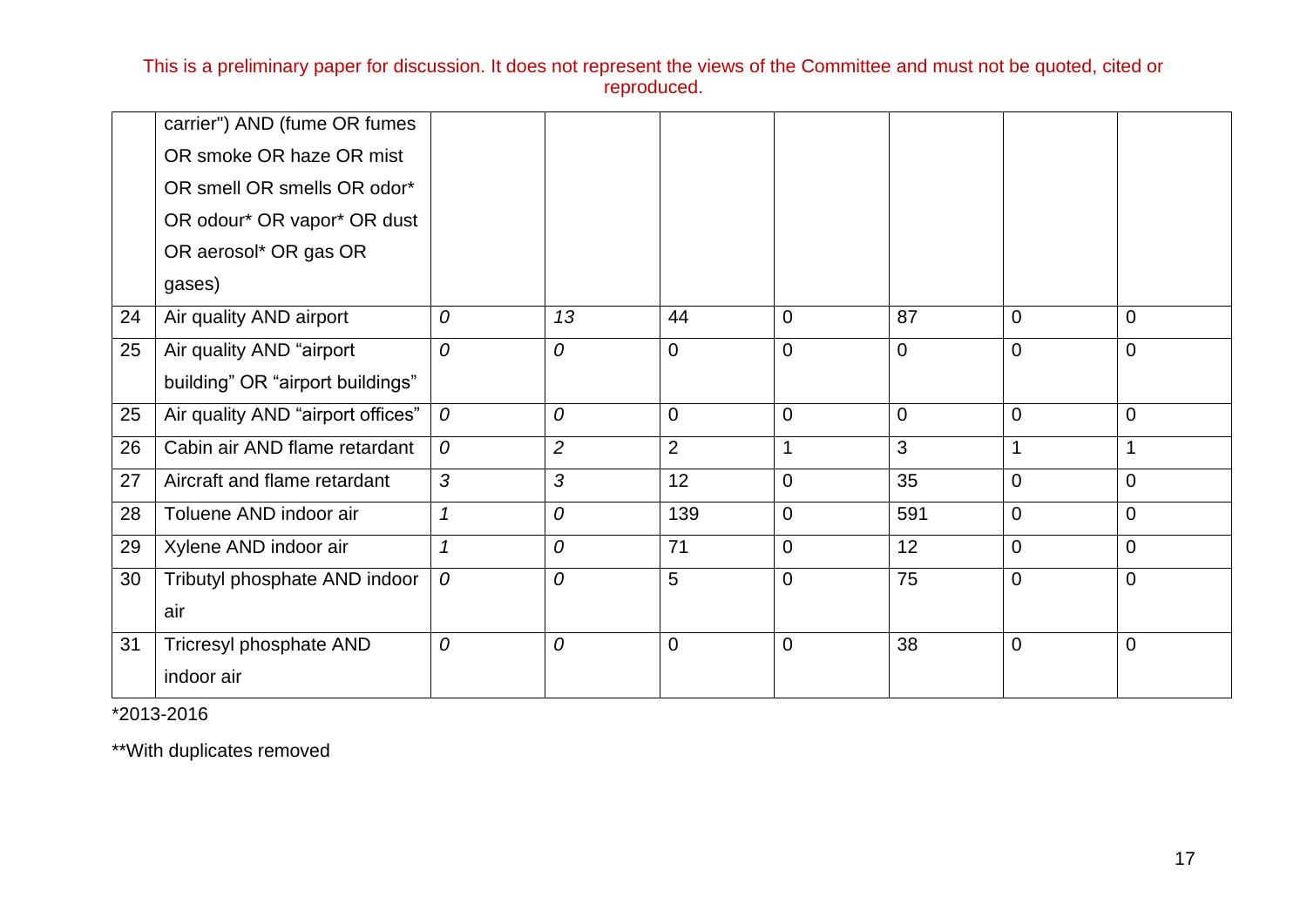#### **Results**

- 6. Of the 26 papers identified, five are considered to be of relevance:
	- de Boer, J., A. Antelo, I. van der Veen, S. Brandsma & N. Lammertse (2015) Tricresyl phosphate and the aerotoxic syndrome of flight crew members - Current gaps in knowledge. *Chemosphere,* 119**,** S58.
	- de Ree, H., M. van den Berg, T. Brand, G. J. Mulder, R. Simons, B. Veldhuijzen van Zanten & R. H. S. Westerink (2014) Health risk assessment of exposure to TriCresyl Phosphates (TCPs) in aircraft: A commentary. *NeuroToxicology,* 45**,** 209-215.
	- Heutelbeck, A. R. R., C. Bornemann, M. Lange, A. Seeckts & M. M. Mueller (2016) Acetylcholinesterase and neuropathy target esterase activities in 11 cases of symptomatic flight crew members after fume events. *J. Toxicol. Environ. Health, Part A,* 79**,** 1050-1056.
	- Reneman, L., S. B. Schagen, M. Mulder, H. J. Mutsaerts, G. Hageman & M. B. de Ruiter (2016) Cognitive impairment and associated loss in brain white microstructure in aircrew members exposed to engine oil fumes. *Brain Imaging Behav,* 10**,** 437-444.
	- Wolkoff, P., D. R. Crump & P. T. C. Harrison (2016) Pollutant exposures and health symptoms in aircrew and office workers: Is there a link? *Environ. Int.,* 87**,** 74-84.

# **IEH-C under contract supporting the PHE COT Secretariat May 2022**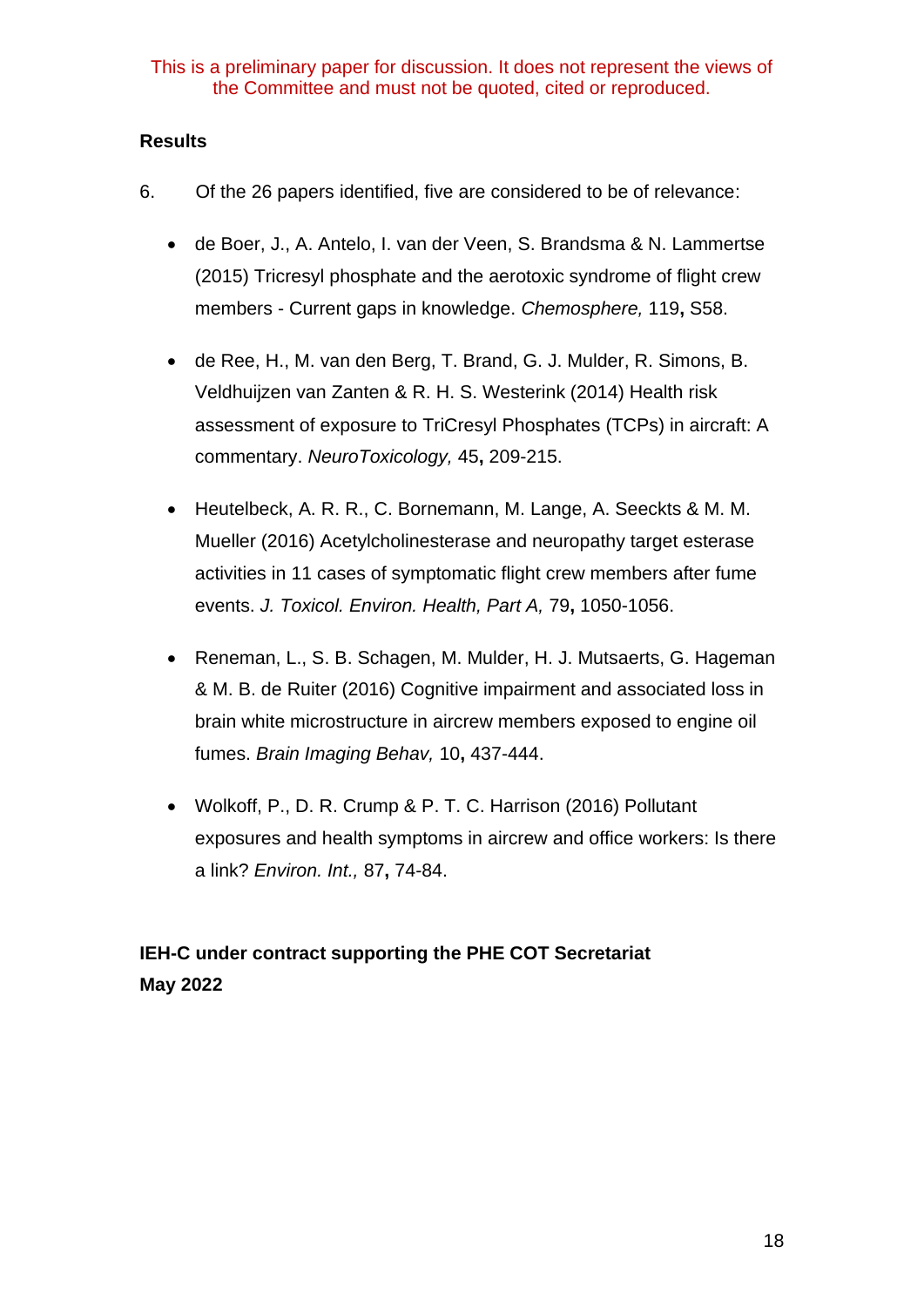#### **TOX/2022/30 ANNEX B**

# **Committee on Toxicity of Chemicals in Food, Consumer Products and the Environment**

**Introductory paper to an update of the COT position on aircraft cabin air** 

#### **Literature searches for exposure to VOCs in other modes of transport**

#### **Search terms**

1. Search terms for Scopus and PubMed are presented below.

#### Scopus

(TITLE-ABS-KEY ( "volatile organic compound\*" OR "semivolatile organic compound\*" OR vocs OR svocs ) AND TITLE-ABS-KEY ( "public transport\*" OR taxi\* OR car OR cars OR bus OR buses OR train OR trains OR aeroplane\* OR aircraft\* OR submarine\* OR boat\* OR ship OR ships ) ) AND PUBYEAR > 2012 AND PUBYEAR < 2022 AND ( LIMIT-TO ( LANGUAGE , "English" ) OR EXCLUDE ( LANGUAGE , "French" ) ): 954

# PubMed

(("volatile organic compound\*"[Title/Abstract] OR VOCs[Title/Abstract] OR sVOCs[Title/Abstract] OR "semivolatile organic compound\*"[Title/Abstract]) OR (compounds, volatile organic OR organic compounds, volatile[MeSH Terms])) AND ("public transport\*" [Title/Abstract] OR taxi\* [Title/Abstract] OR car [Title/Abstract] OR cars [Title/Abstract] OR bus [Title/Abstract] OR buses [Title/Abstract] OR train [Title/Abstract] OR trains [Title/Abstract] OR aeroplane\* [Title/Abstract] OR aircraft\* [Title/Abstract] OR submarine\* [Title/Abstract] OR boat\* [Title/Abstract] OR ship [Title/Abstract] OR ships[Title/Abstract] AND ((2013/1/1:2021/12/31[pdat]) AND (english[Filter]))): 273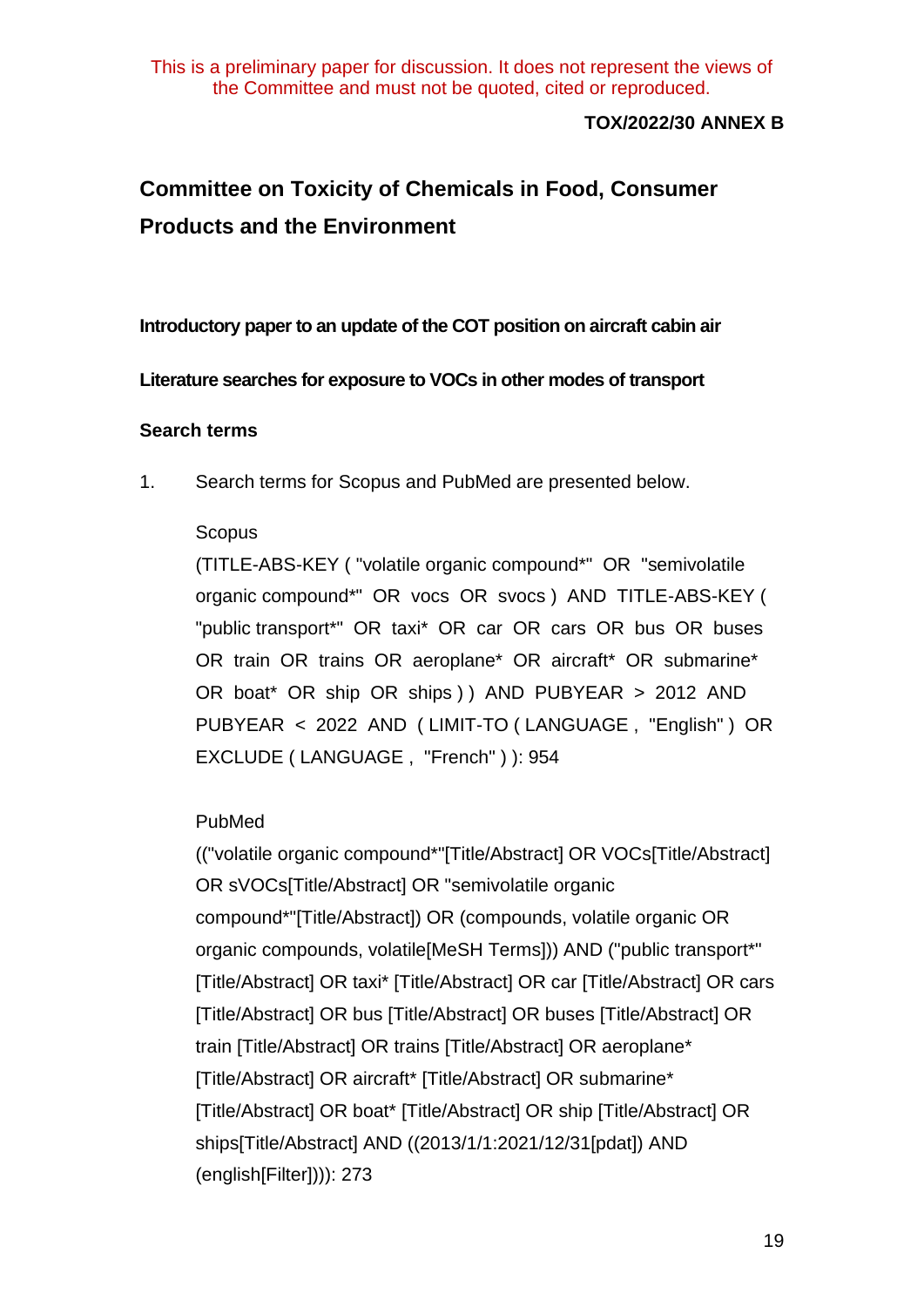- 2. Inclusion criteria
	- Peer reviewed publications
	- Relevant reviews
	- In PubMed, search terms in title and abstract
	- In Scopus, search terms in all fields
	- Papers from 2013 to present
- 3. Exclusion criteria
	- Studies not reporting original results, including comments, letters or editorials
	- Papers without an abstract
	- Papers concerned only with methodology
	- Studies dealing only with health outcomes or biomonitoring
	- Conflicting abbreviations such as BDPP (bioactive dietary polyphenol preparation), DBPP (diastolic blood pressure percentile), TCP (transscleral cyclophotocoagulation) and TBP (treated beyond progression or TATA box-binding protein or tuberculous pleuritis)

#### **Results**

4. Forty-one papers were identified.

5. Two papers related to vehicles in general (Do et al. 2014, Xu, Chen and Xiong 2018).

6. Six papers related to exposure to VOCs in buses (Cheng, Yen and Li , Gastelum-Arellanez et al. 2021, Kim 2020, Lin et al. 2020, Moolla, Curtis and Knight 2015a, Moolla, Curtis and Knight 2015b).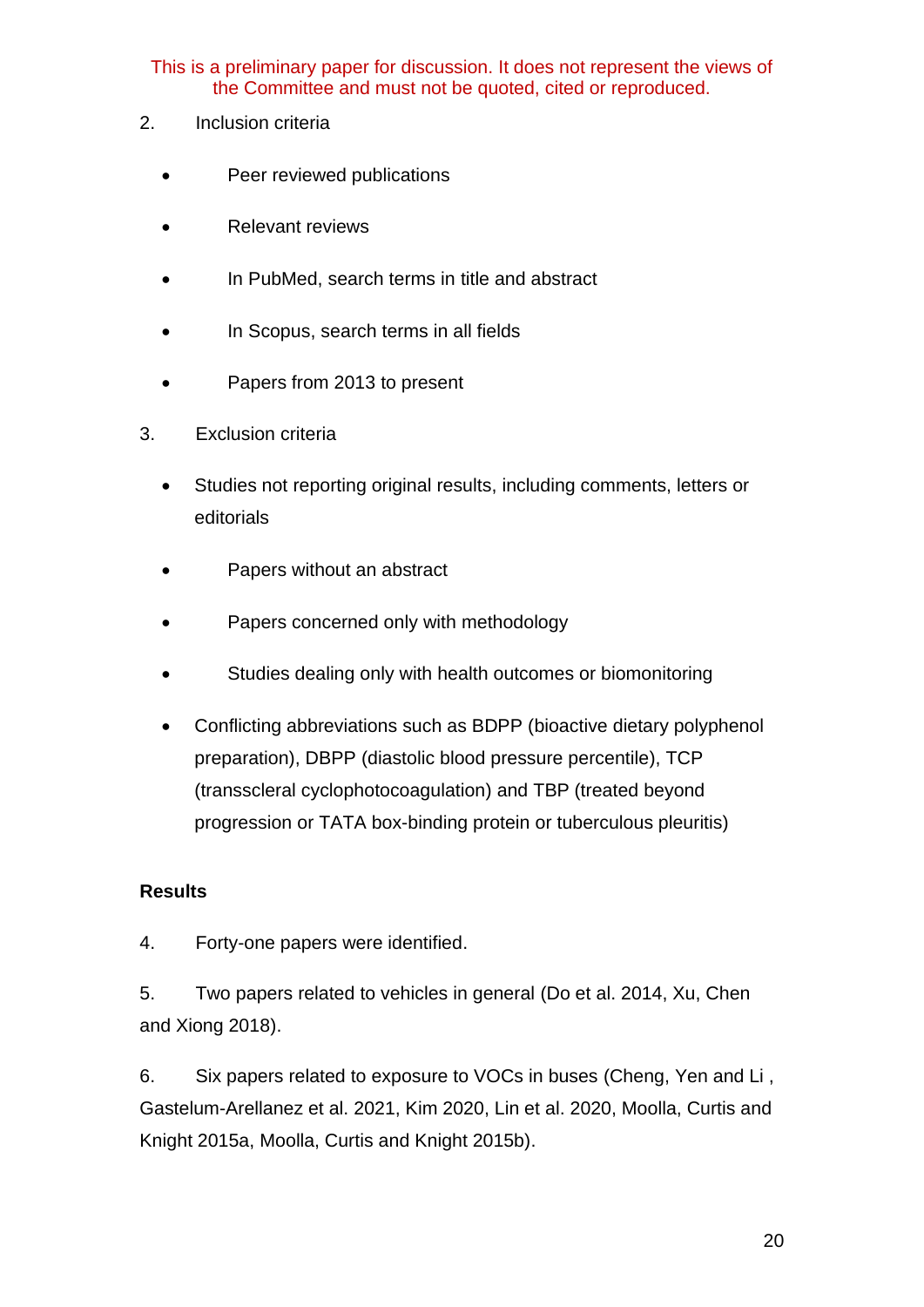7. Two papers related to metros (Passi, Nagendra and Maiya 2021, Xu and Hao 2017).

8. Two papers related to taxis (Bakhtiari et al. 2018, Moreno et al. 2019),

9. Three papers related to trains (Awang, Isah and Hamid 2015, Awang et al. 2014, Maggos et al. 2016).

10. Thirteen papers related to cars (Ali et al. 2021, Brodzik et al. 2014, Faber and Brodzik 2017, Gong et al. 2017, Gong et al. 2019, Kim, Park and Lee 2019, Kim et al. 2016, Lexén et al. 2021, Ren et al. 2017, Siripongpokin et al. 2014, Yassin, Ramadan and Alshammari , Yue et al. 2017, Zulauf et al. 2019)

11. Thirteen papers related to aircraft (Chen et al. 2021, Cross et al. 2013, Guan et al. 2014a, Guan, Li and Yang 2015, Guan et al. 2014b, Guan, Yang and Li , Mokalled et al. 2019, Schuchardt, Koch and Rosenberger 2019, Wang et al. 2014a, Wang et al. 2014b, Wolkoff, Crump and Harrison 2016, Yang et al. 2018, Zubair, Ahmad and Riazuddin 2014).

# **Papers**

- Ali, N., M. W. Kadi, H. M. S. Ali Albar, M. I. Rashid, S. Chandrasekaran, A. S. Summan, C. A. de Wit & G. Malarvannan (2021) Semi-volatile organic compounds in car dust: A pilot study in jeddah, saudi arabia. *International Journal of Environmental Research and Public Health,* 18.
- Awang, N., S. A. Isah & A. Hamid (2015) Cytogenetic analysis among train depot workers exposed to total volatile organic compounds. *OnLine Journal of Biological Sciences,* 15**,** 53-58.
- Awang, N., N. F. Mohd. Alwi, S. Hajar Yaacob & I. Ishak (2014) A study on exposure to air pollutants and their effects to the respiratory level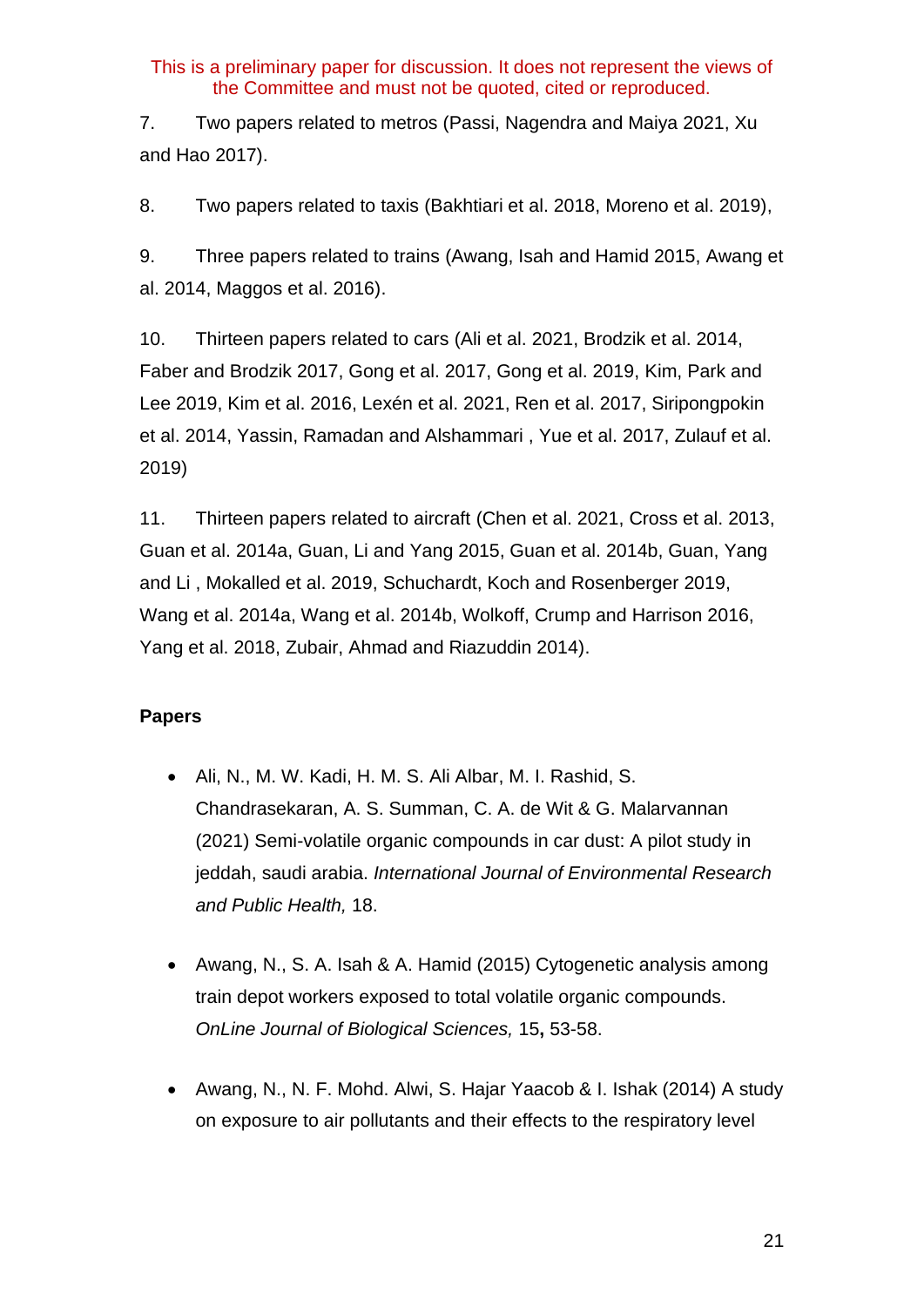among employees of Sentul Railway Electric Multiple Unit (EMU) depot. *World Applied Sciences Journal,* 29**,** 402-407.

- Bakhtiari, R., M. Hadei, P. K. Hopke, A. Shahsavani, N. Rastkari, M. Kermani, M. Yarahmadi & A. Ghaderpoori (2018) Investigation of incabin volatile organic compounds (VOCs) in taxis; influence of vehicle's age, model, fuel, and refueling. *Environmental Pollution,* 237**,** 348-355.
- Brodzik, K., J. Faber, D. Łomankiewicz & A. Gołda-Kopek (2014) Invehicle VOCs composition of unconditioned, newly produced cars. *Journal of Environmental Sciences (China),* 26**,** 1052-1061.
- Chen, R., L. Fang, J. Liu, B. Herbig, V. Norrefeldt, F. Mayer, R. Fox & P. Wargocki (2021) Cabin air quality on non-smoking commercial flights: A review of published data on airborne pollutants. *Indoor air,* 31**,** 926-957.
- Cheng, Y. H., G. W. Yen & A. C. Li. Short-term exposure to volatile organic compounds for passengers at two intercity bus terminals.
- Cross, E. S., J. F. Hunter, A. J. Carrasquillo, J. P. Franklin, S. C. Herndon, J. T. Jayne, D. R. Worsnop, R. C. Miake-Lye & J. H. Kroll (2013) Online measurements of the emissions of intermediate-volatility and semi-volatile organic compounds from aircraft. *Atmospheric Chemistry and Physics,* 13**,** 7845-7858.
- Do, D. H., H. Van Langenhove, S. I. Chigbo, A. N. Amare, K. Demeestere & C. Walgraeve (2014) Exposure to volatile organic compounds: Comparison among different transportation modes. *Atmospheric Environment,* 94**,** 53-62.
- Faber, J. & K. Brodzik (2017) Air quality inside passenger cars. *AIMS Environmental Science,* 4**,** 112-133.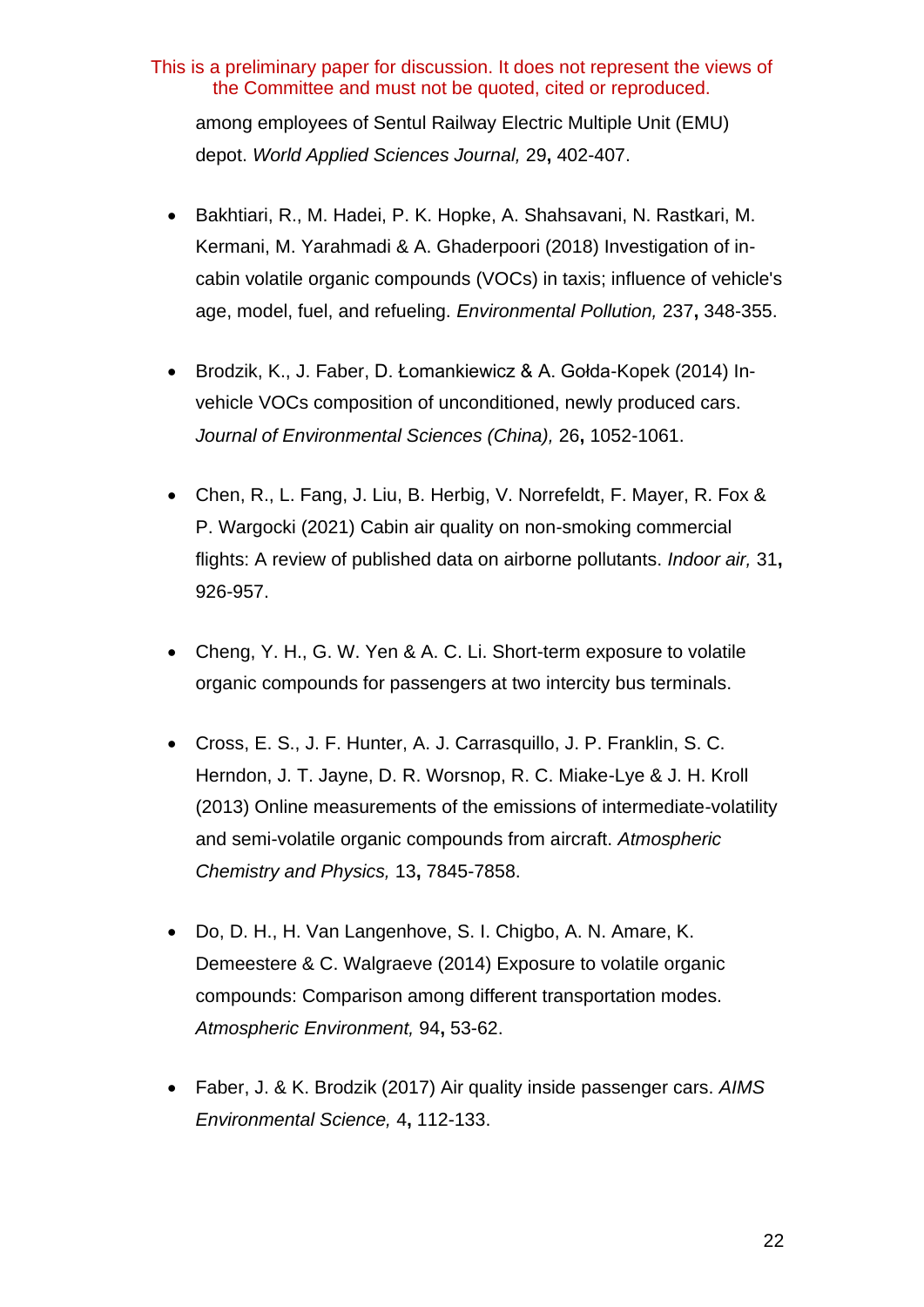- Gastelum-Arellanez, A., J. Esquivel-Días, R. Lopez-Padilla, V. H. Robledo, R. Paulina, M. F. Beltrán & J. O. Saucedo-Lucero (2021) Assessment of persistent indoor VOCs inside public transport during winter season. *Chemosphere,* 263.
- Gong, Y., Y. Wei, J. Cheng, T. Jiang, L. Chen & B. Xu (2017) Health risk assessment and personal exposure to Volatile Organic Compounds (VOCs) in metro carriages — A case study in Shanghai, China. *Science of the Total Environment,* 574**,** 1432-1438.
- Gong, Y., T. Zhou, Y. Zhao & B. Xu (2019) Characterization and risk assessment of particulate matter and volatile organic compounds in metro carriage in Shanghai, China. *Atmosphere,* 10.
- Guan, J., K. Gao, C. Wang, X. Yang, C. H. Lin, C. Lu & P. Gao (2014a) Measurements of volatile organic compounds in aircraft cabins. Part I: Methodology and detected VOC species in 107 commercial flights. *Building and Environment,* 72**,** 154-161.
- Guan, J., Z. Li & X. Yang (2015) Net in-cabin emission rates of VOCs and contributions from outside and inside the aircraft cabin. *Atmospheric Environment,* 111**,** 1-9.
- Guan, J., C. Wang, K. Gao, X. Yang, C. H. Lin & C. Lu (2014b) Measurements of volatile organic compounds in aircraft cabins. Part II: Target list, concentration levels and possible influencing factors. *Building and Environment,* 75**,** 170-175.
- Guan, J., X. Yang & Z. Li. Source contributions and control strategies of volatile organic compounds (VOCS) in aircraft cabins. 727-734.
- Kim, H. H. (2020) Characteristics of exposure and health risk air pollutants in public buses in Korea. *Environmental Science and Pollution Research,* 27**,** 37087-37098.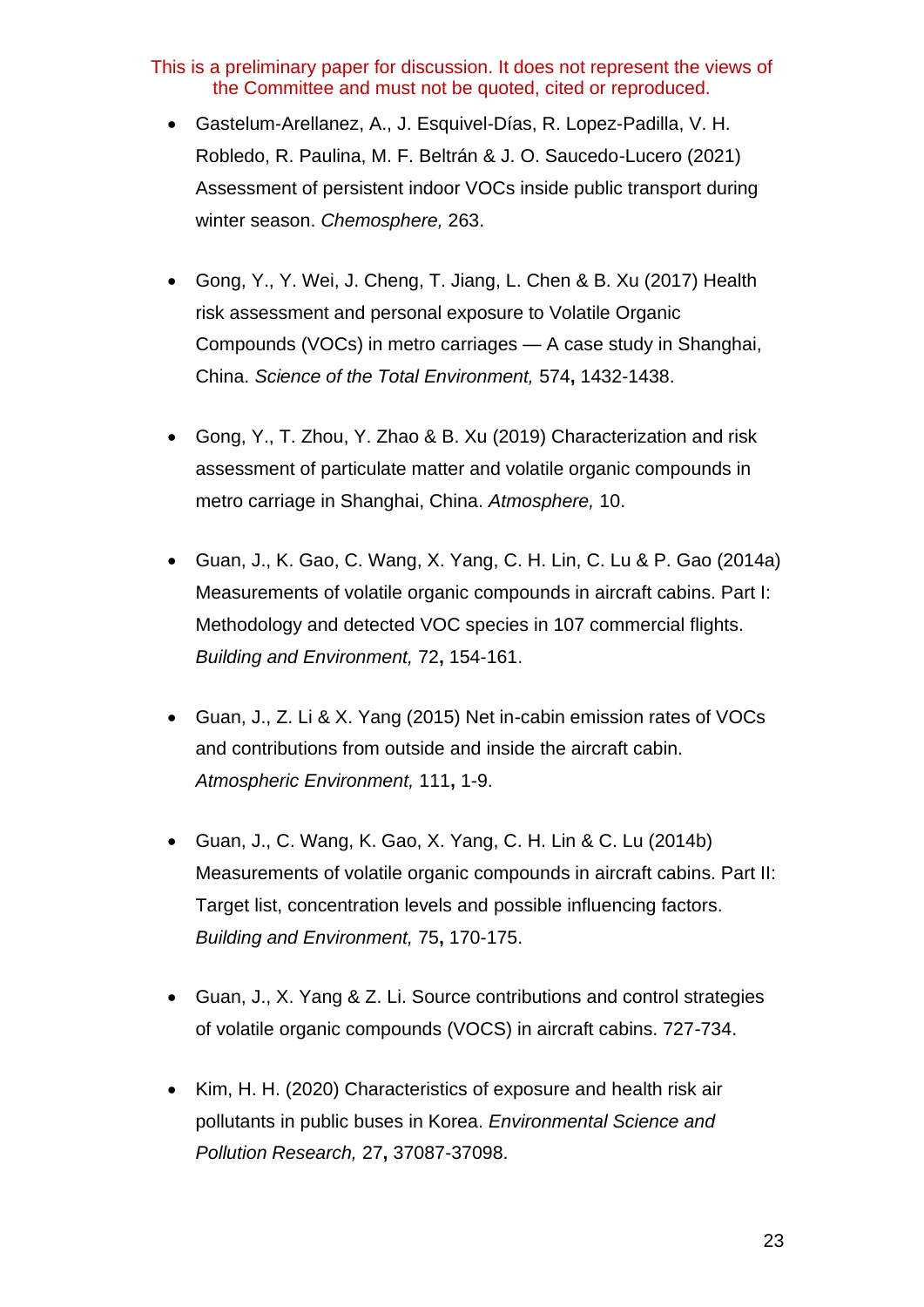- Kim, H. H., G. Y. Park & J. H. Lee (2019) Concentrations of particulate matter, carbon dioxide, VOCs and risk assessment inside Korean taxis and ships. *Environmental Science and Pollution Research,* 26**,** 9619- 9631.
- Kim, K. H., J. E. Szulejko, H. J. Jo, M. H. Lee, Y. H. Kim, E. Kwon, C. J. Ma & P. Kumar (2016) Measurements of major VOCs released into the closed cabin environment of different automobiles under various engine and ventilation scenarios. *Environmental Pollution,* 215**,** 340- 346.
- Lexén, J., M. Bernander, I. Cotgreave & P. L. Andersson (2021) Assessing exposure of semi-volatile organic compounds (SVOCs) in car cabins: Current understanding and future challenges in developing a standardized methodology. *Environment international,* 157.
- Lin, C. C., G. W. Yen, Y. H. Cheng & R. H. Shie (2020) Exposure levels of volatile organic compounds and potential health risks for passengers and workers at an intercity bus terminal. *Atmospheric Pollution Research,* 11**,** 1820-1828.
- Maggos, T., D. Saraga, K. Bairachtari, I. Tzagkaroulaki, S. Pateraki, C. Vasilakos, C. Makarounis, A. Stavdaris, G. Danias, G. Anagnostopoulos & V. Frountas (2016) Air quality assessment in passenger trains: the impact of smokestack emissions. *Air Quality, Atmosphere and Health,* 9**,** 391-401.
- Mokalled, T., J. Adjizian Gérard, M. Abboud, C. Trocquet, R. Nassreddine, V. Person & S. le Calvé (2019) VOC tracers from aircraft activities at Beirut Rafic Hariri International Airport. *Atmospheric Pollution Research,* 10**,** 537-551.
- Moolla, R., C. J. Curtis & J. Knight (2015a) Assessment of occupational exposure to BTEX compounds at a bus diesel-refueling bay: A case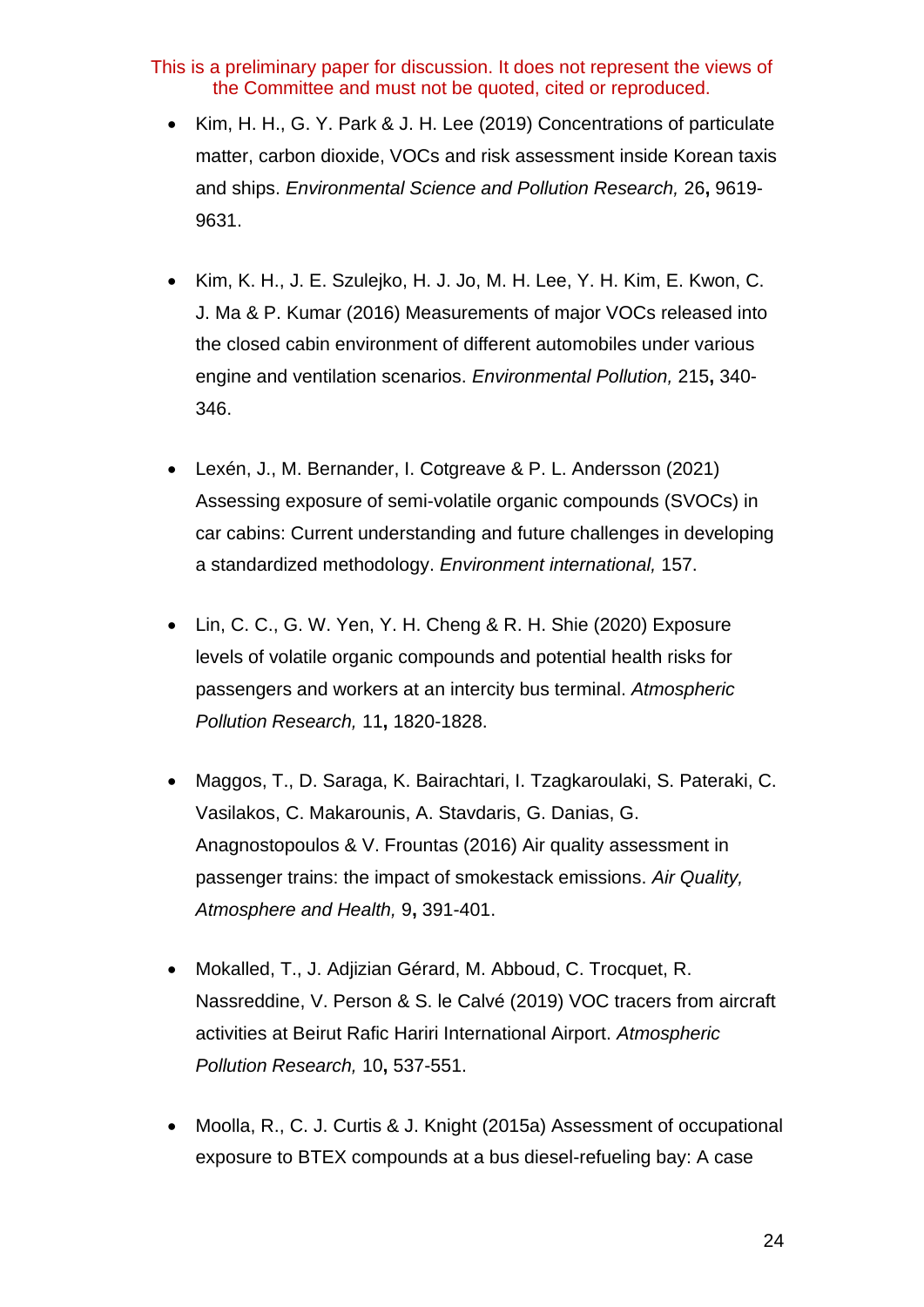study in Johannesburg, South Africa. *Science of the Total Environment,* 537**,** 51-57.

- --- (2015b) Occupational exposure of diesel station workers to BTEX compounds at a bus depot. *International Journal of Environmental Research and Public Health,* 12**,** 4101-4115.
- Moreno, T., A. Pacitto, A. Fernández, F. Amato, E. Marco, J. Grimalt, G. Buonanno & X. Querol (2019) Vehicle interior air quality conditions when travelling by taxi. *Environmental research,* 172**,** 529-542.
- Passi, A., S. M. S. Nagendra & M. P. Maiya (2021) Characteristics of indoor air quality in underground metro stations: A critical review. *Building and Environment,* 198.
- Ren, J., S. Xu, X. Liu, W. Liu & E. Cui. 2017. Research on the present situation and factors of volatile organic compounds in car cabin. 67-74.
- Schuchardt, S., W. Koch & W. Rosenberger (2019) Cabin air quality Quantitative comparison of volatile air contaminants at different flight phases during 177 commercial flights. *Building and Environment,* 148**,** 498-507.
- Siripongpokin, P., V. Cheevaporn, N. Tangkrock-Olan & H. F. Helander (2014) Health risk assessment and DNA damage of volatile organic compounds in car painting houses. *EnvironmentAsia,* 7**,** 142-151.
- Wang, C., X. Yang, J. Guan, K. Gao & Z. Li (2014a) Volatile organic compounds in aircraft cabin: Measurements and correlations between compounds. *Building and Environment,* 78**,** 89-94.
- Wang, C., X. Yang, J. Guan, Z. Li & K. Gao (2014b) Source apportionment of volatile organic compounds (VOCs) in aircraft cabins. *Building and Environment,* 81**,** 1-6.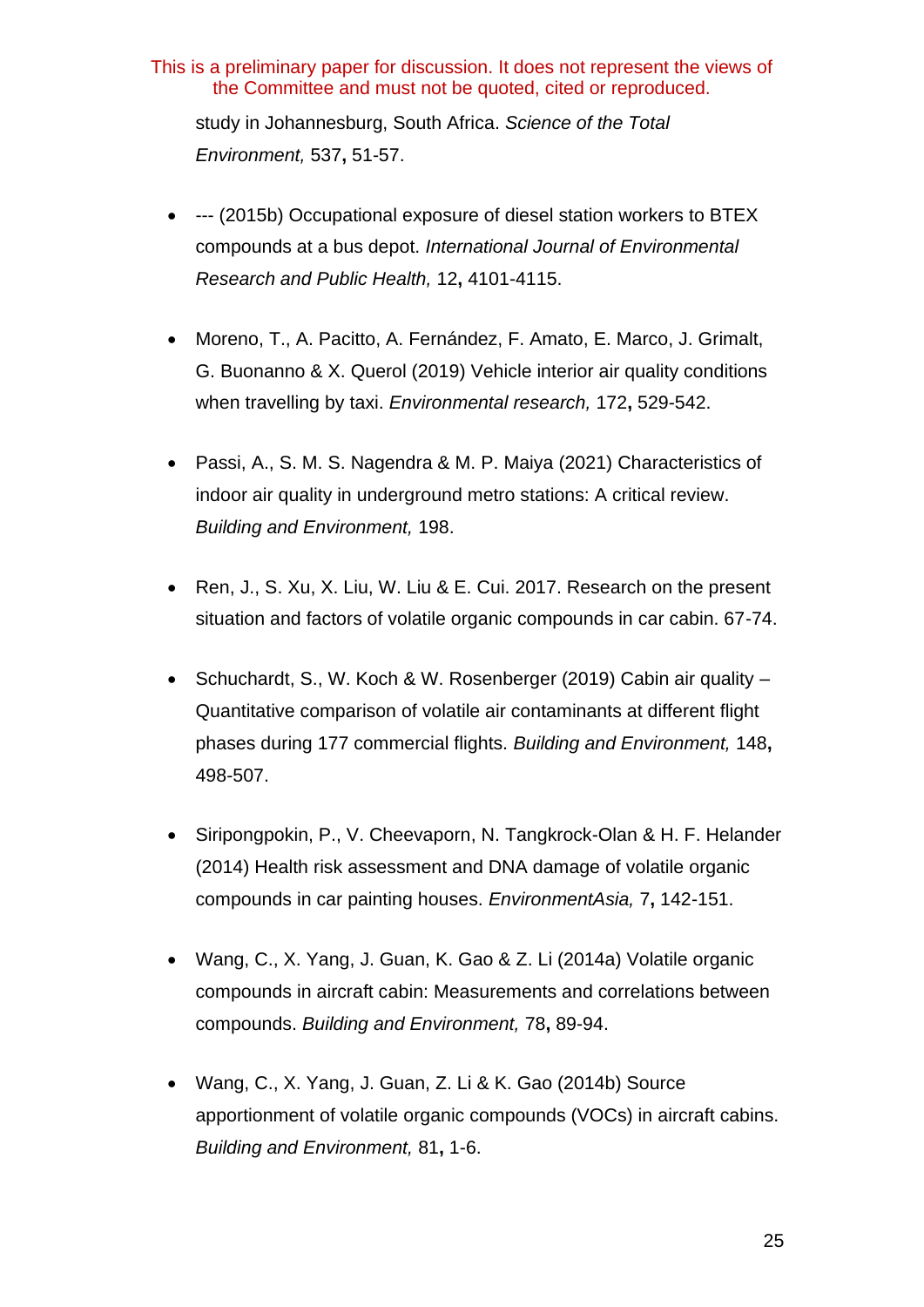- Wolkoff, P., D. R. Crump & P. T. C. Harrison (2016) Pollutant exposures and health symptoms in aircrew and office workers: Is there a link? *Environment international,* 87**,** 74-84.
- Xu, B., X. Chen & J. Xiong (2018) Air quality inside motor vehicles' cabins: A review. *Indoor and Built Environment,* 27**,** 452-465.
- Xu, B. & J. Hao (2017) Air quality inside subway metro indoor environment worldwide: A review. *Environment international,* 107**,** 33- 46.
- Yang, X., S. Cheng, J. Lang, R. Xu & Z. Lv (2018) Characterization of aircraft emissions and air quality impacts of an international airport. *Journal of Environmental Sciences (China),* 72**,** 198-207.
- Yassin, M. F., A. Ramadan & B. Z. Alshammari. Volatile organic compounds in car parking and its effect on human health. 629-633.
- Yue, T., X. Yue, F. Chai, J. Hu, Y. Lai, L. He & R. Zhu (2017) Characteristics of volatile organic compounds (VOCs) from the evaporative emissions of modern passenger cars. *Atmospheric Environment,* 151**,** 62-69.
- Zubair, M., K. A. Ahmad & V. N. Riazuddin. 2014. A review on the impact of aircraft cabin air quality and cabin pressure on human wellbeing. 388-394.
- Zulauf, N., J. Dröge, D. Klingelhöfer, M. Braun, G. M. Oremek & D. A. Groneberg (2019) Indoor air pollution in cars: An update on novel insights. *International Journal of Environmental Research and Public Health,* 16.

#### **IEH-C under contract supporting the PHE COT Secretariat**

#### **May 2022**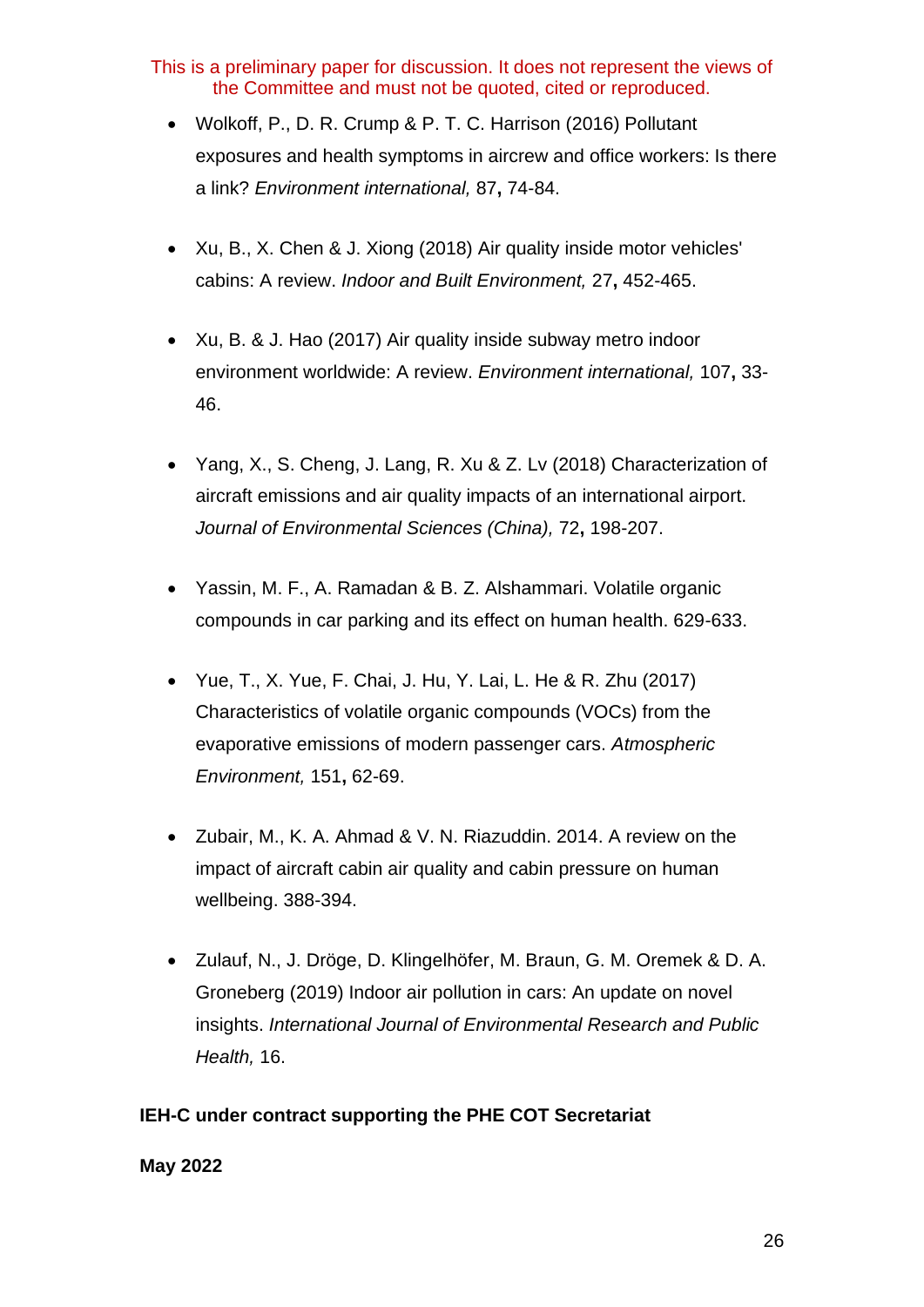#### **TOX/2022/30 ANNEX C**

# **Committee on Toxicity of Chemicals in Food, Consumer Products and the Environment**

**Introductory paper to an update of the COT position on aircraft cabin air** 

**Literature searches for exposure to VOCs in indoor work environments such as offices**

#### **Search terms**

1. Search terms for Scopus and PubMed are presented below.

#### Scopus

( TITLE-ABS-KEY ( "volatile organic compound\*" OR "semivolatile organic compound\*" OR vocs OR svocs ) AND TITLE-ABS-KEY ( "office OR work place ) ) AND PUBYEAR > 2012 AND PUBYEAR < 2022 AND ( LIMIT-TO ( LANGUAGE , "English" ) OR EXCLUDE ( LANGUAGE, "French" ) )

# PubMed

(("volatile organic compound\*"[Title/Abstract] OR VOCs[Title/Abstract] OR sVOCs[Title/Abstract] OR "semivolatile organic compound\*"[Title/Abstract]) OR (compounds, volatile organic OR organic compounds, volatile[MeSH Terms])) AND ("office" [Title/Abstract] OR work place [Title/Abstract] AND ((2013/1/1:2021/12/31[pdat]) AND (english[Filter])))

- 2. Inclusion criteria
	- Peer reviewed publications
	- Relevant reviews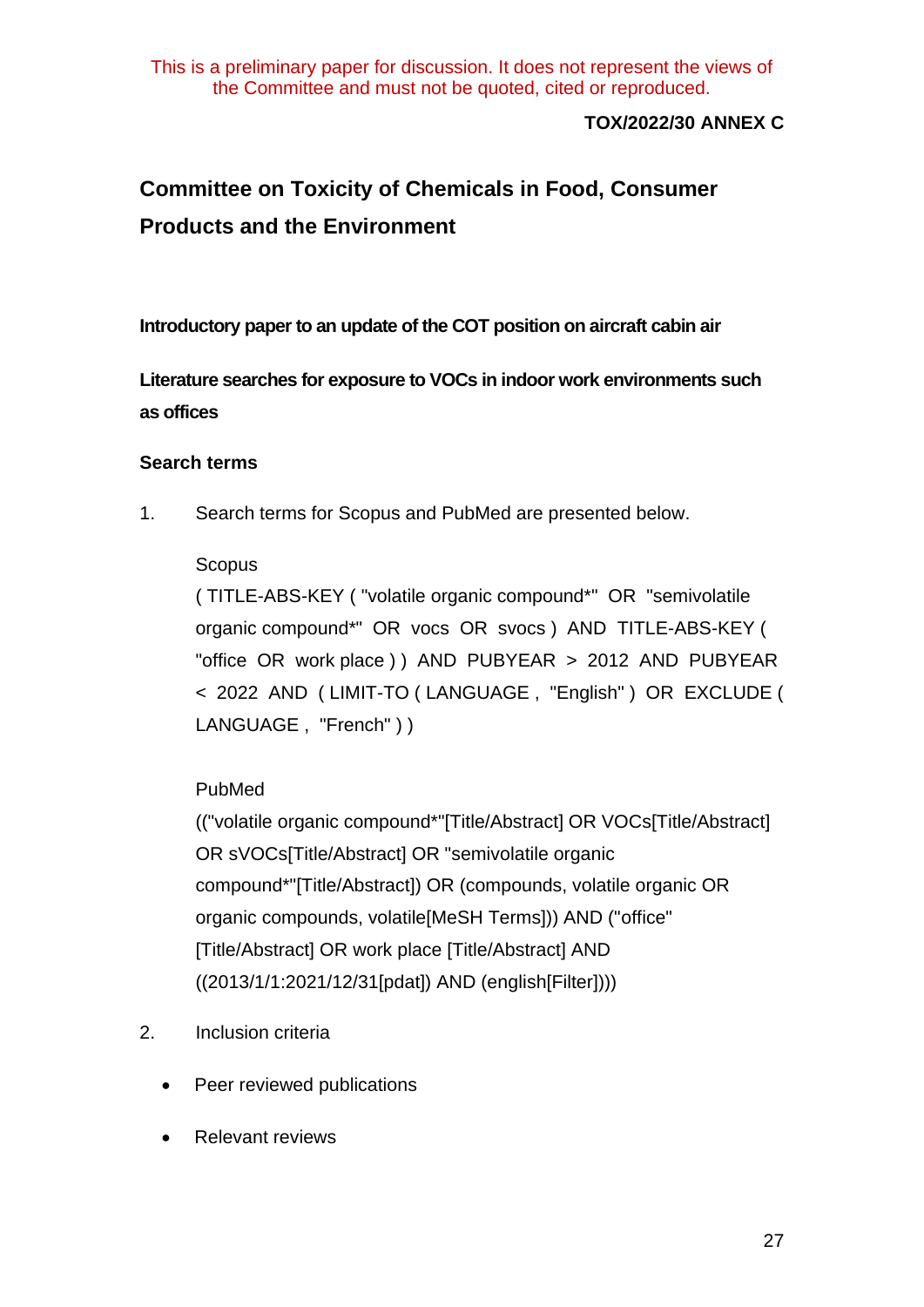- In PubMed, search terms in title and abstract
- In Scopus, search terms in all fields
- Papers from 2013 to present
- 3. Exclusion criteria
	- Studies not reporting original results, including comments, letters or editorials
	- Papers without an abstract
	- Papers concerned only with methodology
	- Studies dealing only with health outcomes or biomonitoring
	- Conflicting abbreviations such as BDPP (bioactive dietary polyphenol preparation), DBPP (diastolic blood pressure percentile), TCP (transscleral cyclophotocoagulation) and TBP (treated beyond progression or TATA box-binding protein or tuberculous pleuritis)

#### **Results**

- 4. Thirty-two papers were identified.
- 5. All 32 papers related to office environments.

6. Six papers related to exposure in schools (Cometto-Muñiz and Abraham 2015, Faria et al. 2016, Goodman et al. , Lucattini et al. 2018, Paciência et al. , Paciência et al. 2016).

7. One paper reported exposure in hospitals (Fan et al. 2021).

8. Some papers such as Campagnolo et al. (2017) specifically focussed on VOCs, whereas others such as Datta et al. (2017) included VOCs in a review of indoor air quality hence may be of less relevance.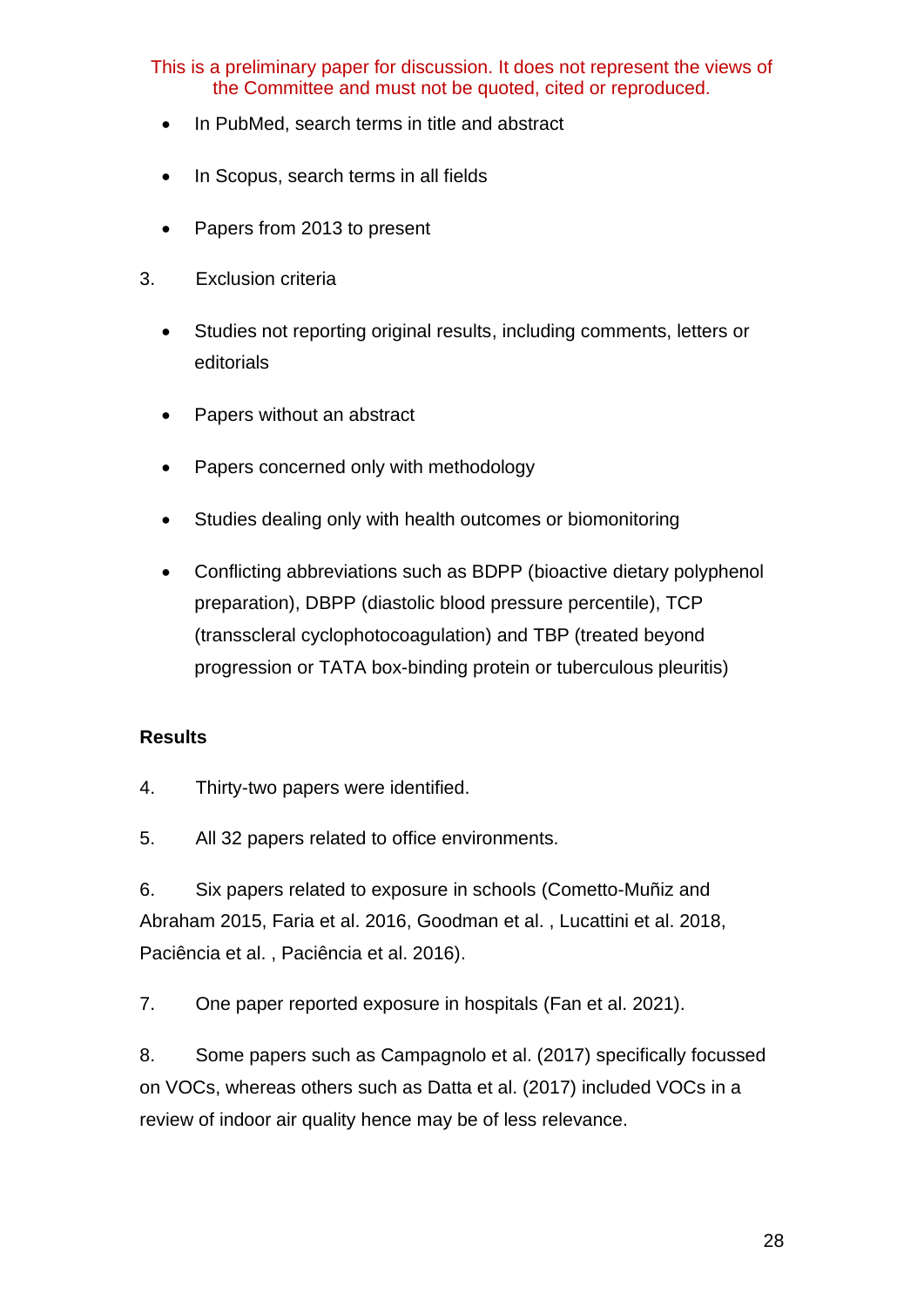#### **Papers**

- Adebayo, O. J., O. O. Abosede, F. B. Sunday, A. A. Ayooluwa, A. J. Adetayo, S. J. Ademola & A. F. Alaba (2018) Indoor air quality level of total volatile organic compounds (TVOCs) in a university offices. *International Journal of Civil Engineering and Technology,* 9**,** 2872- 2882.
- Alomirah, H. F. & H. M. Moda (2020) Assessment of indoor air quality and users perception of a renovated office building in manchester. *International Journal of Environmental Research and Public Health,* 17.
- Cacho, C., G. Ventura Silva, A. O. Martins, E. O. Fernandes, D. E. Saraga, C. Dimitroulopoulou, J. G. Bartzis, D. Rembges, J. Barrero-Moreno & D. Kotzias (2013) Air pollutants in office environments and emissions from electronic equipment: A review. *Fresenius Environmental Bulletin,* 22**,** 2488-2497.
- Campagnolo, D., D. E. Saraga, A. Cattaneo, A. Spinazzè, C. Mandin, R. Mabilia, E. Perreca, I. Sakellaris, N. Canha, V. G. Mihucz, T. Szigeti, G. Ventura, J. Madureira, E. de Oliveira Fernandes, Y. de Kluizenaar, E. Cornelissen, O. Hänninen, P. Carrer, P. Wolkoff, D. M. Cavallo & J. G. Bartzis (2017) VOCs and aldehydes source identification in European office buildings - The OFFICAIR study. *Building and Environment,* 115**,** 18-24.
- Cometto-Muñiz, J. E. & M. H. Abraham (2015) Compilation and analysis of types and concentrations of airborne chemicals measured in various indoor and outdoor human environments. *Chemosphere,* 127**,** 70-86.
- Datta, A., R. Suresh, A. Gupta, D. Singh & P. Kulshrestha (2017) Indoor air quality of non-residential urban buildings in Delhi, India. *International Journal of Sustainable Built Environment,* 6**,** 412-420.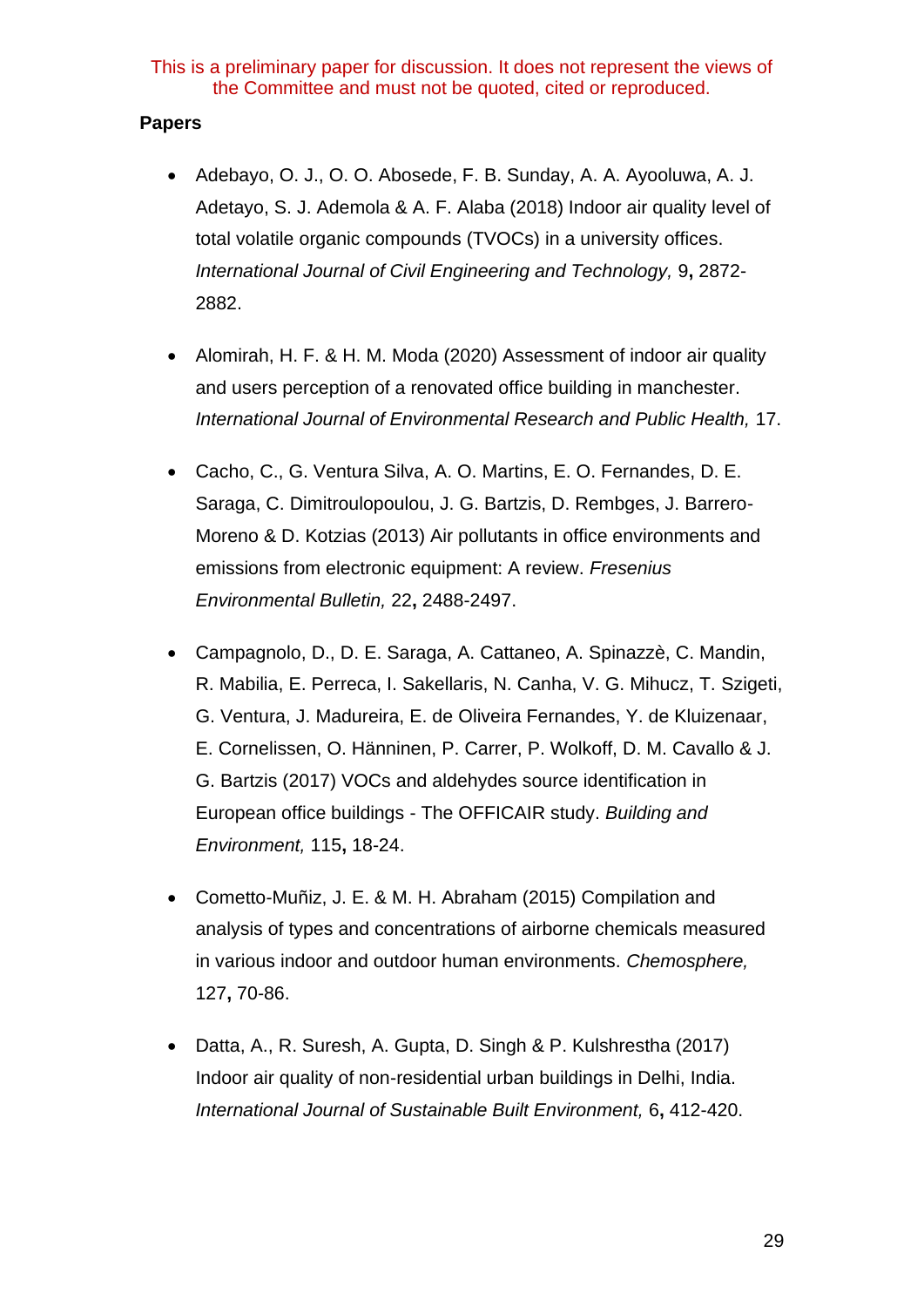- Fahad Alomirah, H. & H. M. Moda (2020) Assessment of Indoor Air Quality and Users Perception of a Renovated Office Building in Manchester. *International journal of environmental research and public health,* 17**,** 1972. doi: 10.3390/ijerph17061972.
- Fan, J., H. Fan, Z. X. Shen, W. P. Dang, W. Zheng, Z. H. Wang & Y. Fu (2021) Concentration Analysis and Health Risk Assessment of Air Pollutants in Newly Decorated Public Places in Xi'an. *Huan jing ke xue= Huanjing kexue,* 42**,** 2153-2158.
- Faria, T., M. Almeida-Silva, A. Dias & S. M. Almeida (2016) Indoor air quality in urban office buildings. *International Journal of Environmental Technology and Management,* 19**,** 236-256.
- Gaur, M., K. Bhandari & A. Shukla (2018) Monitoring of total volatile organic compounds and particulate matter in an indoor environment. *Current science,* 115**,** 1787-1792.
- Goodman, N., A. Steinemann, A. Wheeler & P. Paevere. Indoor volatile organic compounds in Australia.
- Goodman, N. B., A. J. Wheeler, P. J. Paevere, P. W. Selleck, M. Cheng & A. Steinemann (2018) Indoor volatile organic compounds at an Australian university. *Building and Environment,* 135**,** 344-351.
- Hwang, T. & J. T. Kim (2013) Assessment of indoor environmental quality in open-plan offices. *Indoor and Built Environment,* 22**,** 139-156.
- Ji, W., Z. Liu, C. Liu, C. Wang & X. Li (2021) Characteristics of fine particulate matter and volatile organic compounds in subway station offices in China. *Building and Environment,* 188.
- Kozielska, B., E. Brągoszewska & D. Kaleta (2020) Investigation of indoor air quality in offices and residential homes in an urban area of Poland. *Air Quality, Atmosphere and Health,* 13**,** 131-141.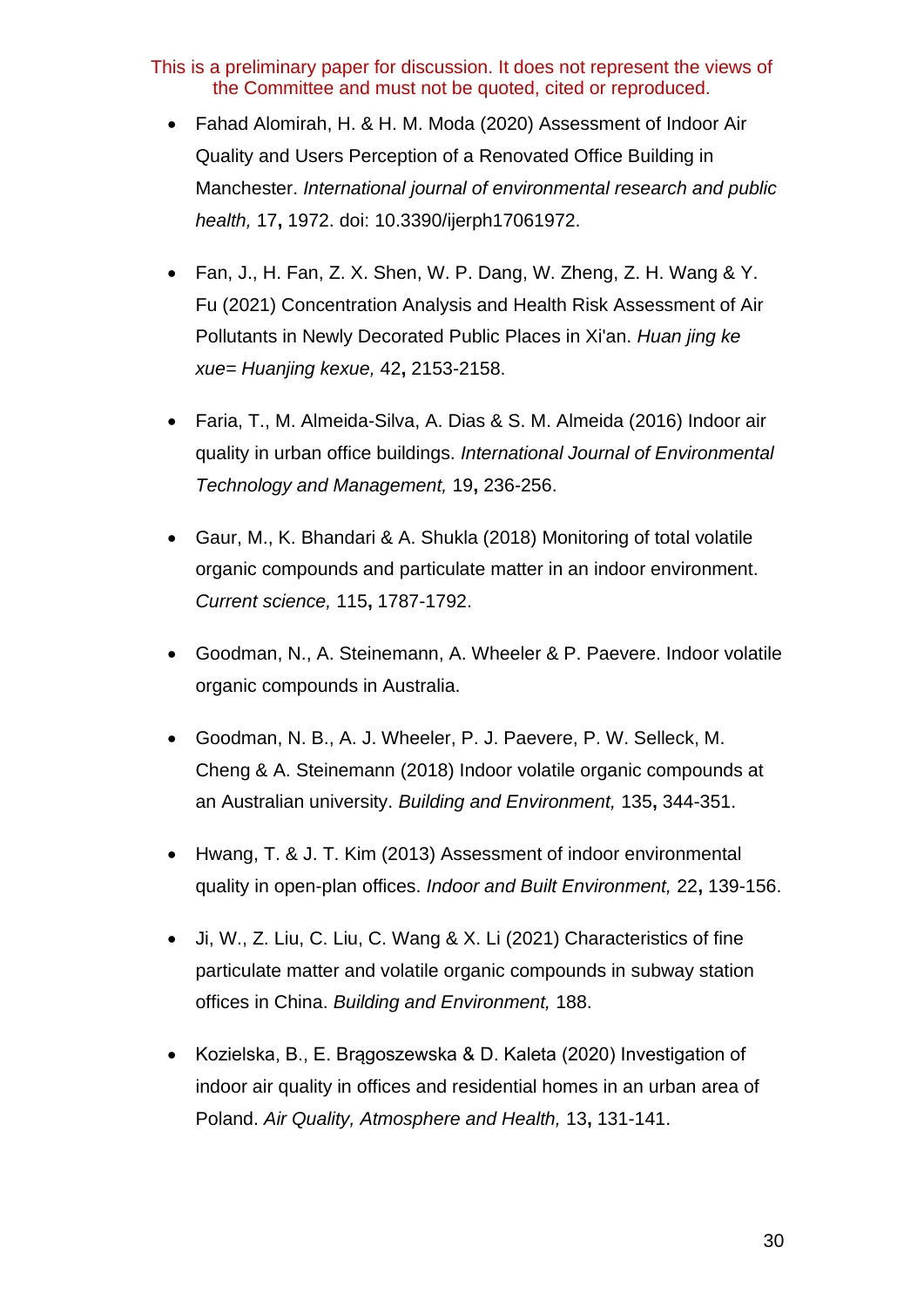- Kozielska, B. & D. Kaleta (2021) Assessment of indoor benzene and its alkyl derivatives concentrations in offices belonging to university of technology (Poland). *Atmosphere,* 12.
- Kraus, M. & I. J. Šenitková. Level of Total Volatile Organic Compounds (TVOC) in the context of Indoor Air Quality (IAQ) in Office Buildings.
- Licina, D. & S. Langer (2021) Indoor air quality investigation before and after relocation to WELL-certified office buildings. *Building and Environment,* 204.
- Lu, C. Y., J. M. Lin, Y. Y. Chen & Y. C. Chen (2015) Building-related symptoms among office employees associated with indoor carbon dioxide and total volatile organic compounds. *International Journal of Environmental Research and Public Health,* 12**,** 5833-5845.
- Lucattini, L., G. Poma, A. Covaci, J. de Boer, M. H. Lamoree & P. E. G. Leonards (2018) A review of semi-volatile organic compounds (SVOCs) in the indoor environment: occurrence in consumer products, indoor air and dust. *Chemosphere,* 201**,** 466-482.
- Mandin, C., M. Trantallidi, A. Cattaneo, N. Canha, V. G. Mihucz, T. Szigeti, R. Mabilia, E. Perreca, A. Spinazzè, S. Fossati, Y. De Kluizenaar, E. Cornelissen, I. Sakellaris, D. Saraga, O. Hänninen, E. De Oliveira Fernandes, G. Ventura, P. Wolkoff, P. Carrer & J. Bartzis (2017) Assessment of indoor air quality in office buildings across Europe – The OFFICAIR study. *Science of the Total Environment,* 579**,** 169-178.
- Mokalled, T., J. Adjizian Gérard, M. Abboud, C. Liaud, R. Nassreddine & S. Le Calvé (2019) An assessment of indoor air quality in the maintenance room at Beirut-Rafic Hariri International Airport. *Atmospheric Pollution Research,* 10**,** 701-711.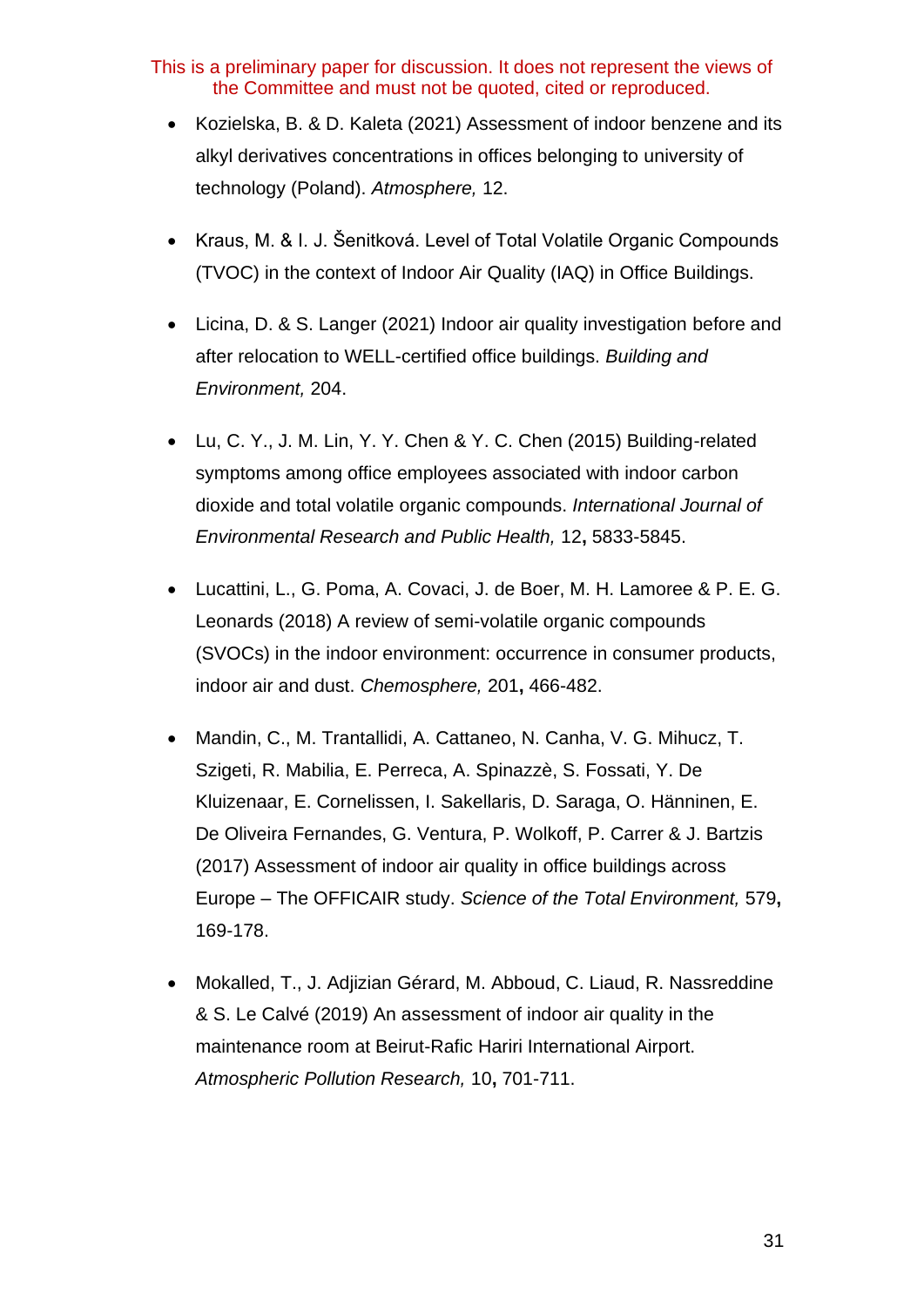- Paciência, I., J. Madureira, J. Cavaleiro Rufo, E. Oliveira Fernandes, A. Moreira & J. P. Teixeira. Trends of volatile organic compounds in different indoor microenvironments: A review. 7-10.
- Paciência, I., J. Madureira, J. Rufo, A. Moreira & E. O. Fernandes (2016) A systematic review of evidence and implications of spatial and seasonal variations of volatile organic compounds (VOC) in indoor human environments. *Journal of Toxicology and Environmental Health - Part B: Critical Reviews,* 19**,** 47-64.
- Saidin, H., A. A. Razak, M. F. Mohammad & A. Z. U. S. M. Japeri. Investigation of indoor air quality in bank offices.
- Sakellaris, I., D. Saraga, C. Mandin, Y. de Kluizenaar, S. Fossati, A. Spinazzè, A. Cattaneo, V. Mihucz, T. Szigeti, E. de Oliveira Fernandes, K. Kalimeri, R. Mabilia, P. Carrer & J. Bartzis (2021) Association of subjective health symptoms with indoor air quality in European office buildings: The OFFICAIR project. *Indoor air,* 31**,** 426-439.
- Sakellaris, I. A., E. I. Tolis, D. E. Saraga & J. G. Bartzis (2017) VOCS, PAHS and IONS measurements in an office environment in the vicinity of a small industry. *Fresenius Environmental Bulletin,* 26**,** 292-300.
- Sasic Kalagasidis, A., F. Domhagen & S. Langer. Early-stage concentrations of formaldehydes and TVOCs in a new low-energy building.
- Sérafin, G., P. Blondeau & C. Mandin. Indoor air pollutant screening in office buildings: A differentiated risk approach.
- Spinazzè, A., D. Campagnolo, A. Cattaneo, P. Urso, I. A. Sakellaris, D. E. Saraga, C. Mandin, N. Canha, R. Mabilia, E. Perreca, V. G. Mihucz, T. Szigeti, G. Ventura, E. de Oliveira Fernandes, Y. de Kluizenaar, E. Cornelissen, O. Hänninen, P. Carrer, P. Wolkoff, D. M. Cavallo & J. G. Bartzis (2020) Indoor gaseous air pollutants determinants in office buildings—The OFFICAIR project. *Indoor air,* 30**,** 76-87.